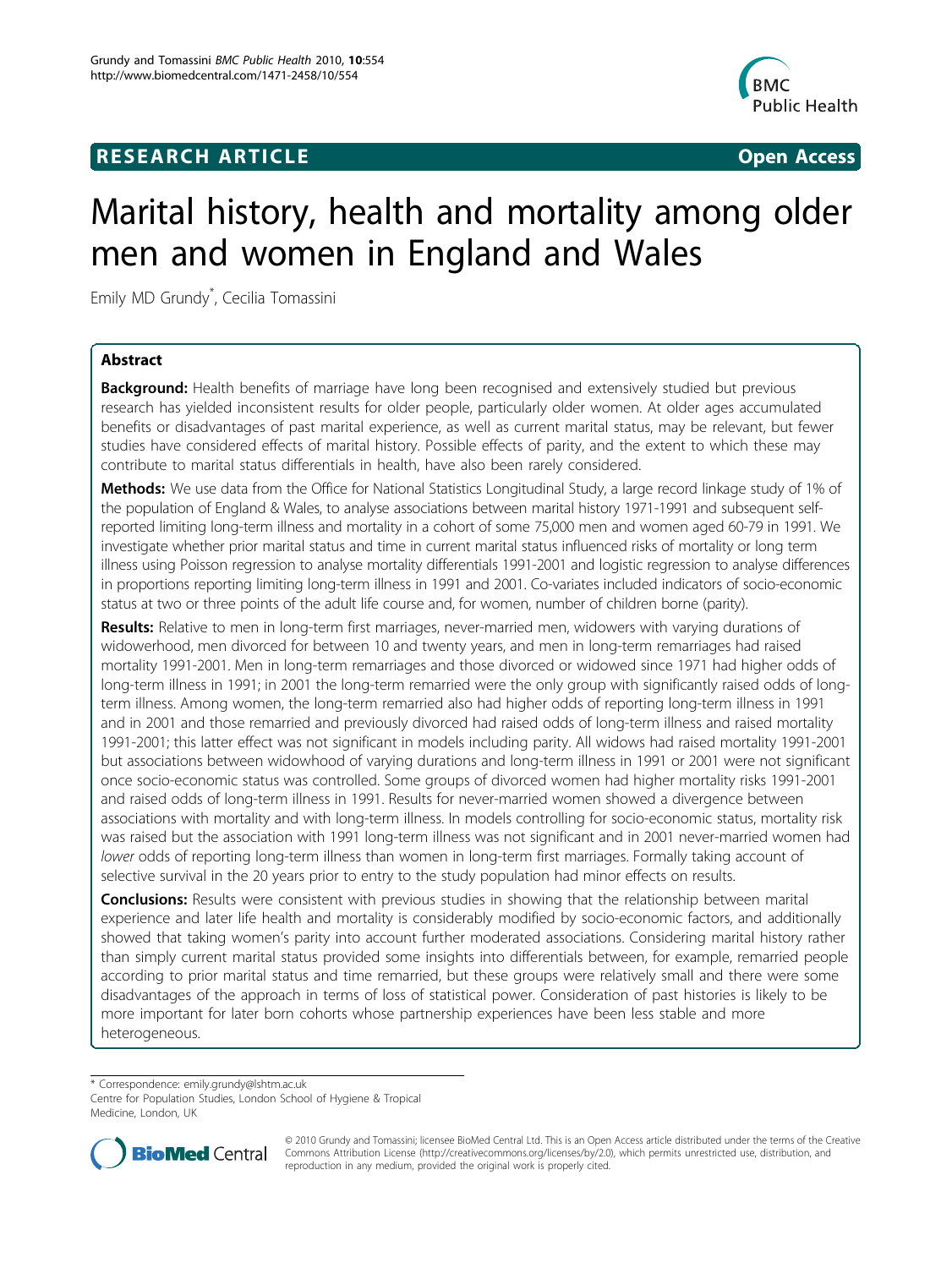#### Background

Numerous studies have found that married people have better health and lower mortality than the unmarried, with many showing the worst health and mortality among the formerly married [[1](#page-12-0)-[6](#page-12-0)]. These associations are widely attributed to a mixture of health protective, health selective and crisis induced effects. Protective effects of marriage include availability of social, emotional and instrumental support; better regulation of health related behaviours, which may be particularly important for men; and economic benefits, such as economies of scale and access to the partner's resources, which may be particularly important for women in older cohorts [[7-10](#page-12-0)]. Selection effects-factors influencing both marital status and health and mortality- are potentially important as poor health, and characteristics and behaviours related to health, may reduce chances of marriage (and remarriage) and increase risks of both divorce and widowhood, in the latter case partly because of homogamy in the health status of couples [\[11-16\]](#page-12-0). Widowhood and divorce involve not just an end to benefits associated with marriage, but also the stress of the event itself which some studies have shown to be associated with adverse changes in health related behaviours, health, or mortality risks [\[12,17-19](#page-12-0)]. Most studies of marital status and health or mortality in older age groups have considered only current marital status and so ignore life course and accumulated benefits and risks of marital status trajectories. The aim of this paper was to investigate whether prior marital status, and time in current marital status, were associated with the subsequent health and mortality of men and women included in a large nationally representative record linkage study.

#### Marital status, health and mortality at older ages

Challenges and transitions associated with ageing, such as increased risks of health limitations, reductions in income, retirement from paid work and, for parents, the departure of children from the home, would suggest that benefits from the support of a spouse - and so health differences between married and non-married people- might be potentially greater for older than for younger people. For the widowed and divorced the crisis effects of bereavement or marital breakdown may present additional challenges detrimental to health. Widowhood is a common event at older but not younger ages, particularly for women, this means that people widowed at older ages are a much less selected group than those widowed earlier in life. The potential availability of a larger peer group who have also experienced bereavement may also mean that older widows and widowers are able to draw on support from age peers to a greater extent than those widowed at younger ages. These two factors might suggest that the implications of widowhood for health should be less marked at older than at younger ages but reverse considerations may apply to older divorced people (as divorce is less usual at older than younger ages, particularly in the cohorts we consider here). Countervailing influences include greater risks of vulnerability in other domains of life, and perhaps greater difficulties in adapting to widowhood or divorce for those who have spent most of their adult life in a couple, both factors which would suggest that the stress of marital dissolution might be particularly severe in older age groups [[20](#page-12-0)].

Given these considerations, it is surprising that empirical evidence of associations between marital status and indicators of health appears much weaker for older than for younger age groups, particularly for women and particularly in studies of health rather than mortality. Several studies of older British or US populations, for example, have found that at older ages nevermarried women have as good or better health than their married counterparts [[5,](#page-12-0)[21](#page-13-0)-[23\]](#page-13-0) or have found no health advantages for older women living with a spouse compared with those living alone [\[24,25](#page-13-0)]. Other studies have reported lower mortality among widows compared with married women [[26,27](#page-13-0)] or found differences between married and some groups of unmarried men, but not others [[12](#page-12-0)[,28,29\]](#page-13-0). Nevertheless, a recent systematic review and meta analysis of studies of marital status and mortality in elderly age groups conducted since 1994 reported that mortality risks for the widowed and never-married were both about 10% higher than for the married, and that risks for the divorced and separated were slightly higher still, although not significantly different from those of the other unmarried groups [[30](#page-13-0)]. In contrast to results from studies of younger groups which consistently suggest that the health benefits of marriage are greater for men than women, this analysis found no gender difference in the strength of associations. However, a subsequent very large study of 8 European countries, based on national population sources, found larger differentials among men than women and also that absolute (but not relative) differentials in mortality by marital status increased with age, being greatest in the older age groups among which most deaths occur [\[6](#page-12-0)]. This study also found that differentials varied by type of data source. In the countries for which population register data were available, observed excess mortality of the divorced was considerably less than in populations for which data were drawn from unlinked census and vital registration sources, a difference attributed to probable numerator denominator errors in reporting of marital status in the census and at registration of death [\[6\]](#page-12-0).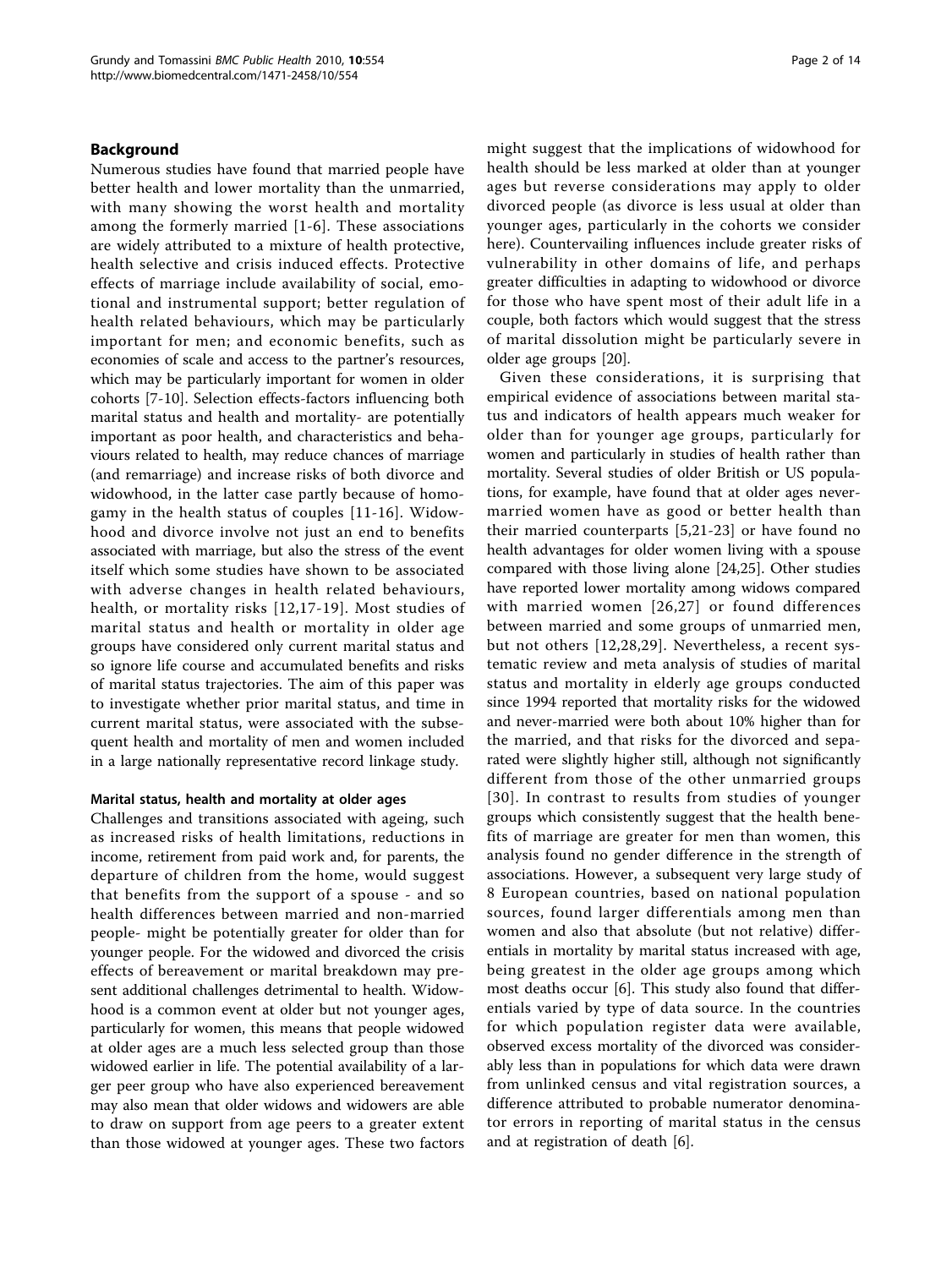Other methodological and measurement problems may also contribute to inconsistencies in results reported from previous research. In survey based studies, bias arising from non-response rates, sometimes in excess of 30%, and high levels of attrition in some longitudinal studies is a factor, especially as survey response is associated with both marital status and health related behaviour [[31](#page-13-0)]. Lack of statistical power, particularly to detect differences between unmarried groups, is an acknowledged problem in many studies [[12,](#page-12-0)[21,28\]](#page-13-0). Exclusion of the institutional population is a further potential bias in many studies, including the meta analysis referred to above, [\[31\]](#page-13-0) as both marital status and health are associated with institutional admission [[5\]](#page-12-0). Differences in outcome measures used and the extent of control for initial health status, risk related behaviour, socio-economic resources and indicators of social support, as well as differences between populations, cohorts and age groups studied, may also account for some of the variation in results in previous research on the effects of marriage. Additionally, despite growing recognition of the importance of life course perspectives on later life and increasing interest in the effects of marital trajectories [[32\]](#page-13-0), most studies of older age groups have only considered associations between indicators of health and current marital status, or marital status transitions observed over relatively short time periods. As recognised in some more recent studies, past marital experience may also have implications for health and mortality, particularly at older ages. For example, accumulated benefits from healthier behaviours and lifestyles associated with marriage might be expected to have continuing effects, even after widowhood or divorce, and in some cases the formerly married may also able to draw on beneficial legacies of marriage, such as acquired marital assets and social support from children [\[10\]](#page-12-0).

It might be expected that these beneficial legacies of past marriage would be evident in later life and there is some evidence to support this hypothesis from studies which have examined duration effects [[17](#page-12-0)[,33,34](#page-13-0)]. One British study, for example, found that the health of adults in early old age was positively related to the proportion of life spent married [[35](#page-13-0)] and other studies of US or UK populations suggest chronic or cumulative effects of widowhood or divorce [\[21,23,36\]](#page-13-0).

A further limitation of much previous research on marital status and health and mortality is that few studies have taken account of fertility histories, even though a growing body of research points to associations between this aspect of the life course and later life health and mortality [[37](#page-13-0)-[40\]](#page-13-0).

In this study we use data from a large record linkage study of England and Wales to analyse associations between current and past marital status and later life mortality and health in a cohort of men and women aged 60-79 in 1991. The key research questions we address are whether prior marital status and time in current marital status influenced risks of mortality 1991-2001 and long-term illness in 1991 and 2001 and how far effects were modified or amplified by consideration of socio-economic characteristics and, for women, by fertility history.

# Methods

We use data from the Office for National Statistics Longitudinal Study (ONS LS), a record linkage study of approximately 1% of the population initially based on those enumerated in the 1971 Census of England and Wales and now including linked information from subsequent censuses in 1981, 1991 and 2001. Information on vital events, including deaths of sample members and of their spouses, has also been linked to the study. Strengths of the data set include large sample size, low non-response and attrition bias (as census coverage is good and rates of linkage high); inclusion of the institutional population and information spanning several decades of sample members' lives. Full details of the study have been reported elsewhere [[41,42\]](#page-13-0).

In this analysis we use data on some 33,700 male and 41,340 female LS members aged 60-79 in 1991 who had been present in the sample since 1971 (when aged 40- 59). We derived a classification of marital history 1971- 91 which we used in analysis of differentials in reported limiting long-term illness in 1991 and in mortality 1991- 2001. Additionally we analysed differentials in long-term illness in 2001 in surviving members of the same cohort using an indicator of marital history over the previous thirty years (1971-2001). Exclusions from the 1991 sample included the very small proportion (less than 0.5%) in institutions in 1971; those absent from their usual residence in 1971 or 1981 (6%) for whom information on relevant co-variates was lacking, and 1% with missing or inconsistent marital status variables 1971-1991. Some 900 (1.2%) sample members were recorded as emigrants during the 1991-2001 follow-up period (and were excluded from the mortality analysis at point of exit) and 25,550 (34.0%) died leaving an eligible sample of 48,577 in 2001. Of these 774 (1.6%) were not found in the 2001 Census (as a result of undocumented emigration, linkage failure or other loss to follow-up); 516 (1.1%) had missing or inconsistent 2001 marital status information and 2,749 (5.7%) were excluded because of missing information on long-term illness in 2001, leaving an analysis sample of 44,538.

# Marital status/history

We used information collected in the 1971, 1981 and 1991 Censuses, together with information available on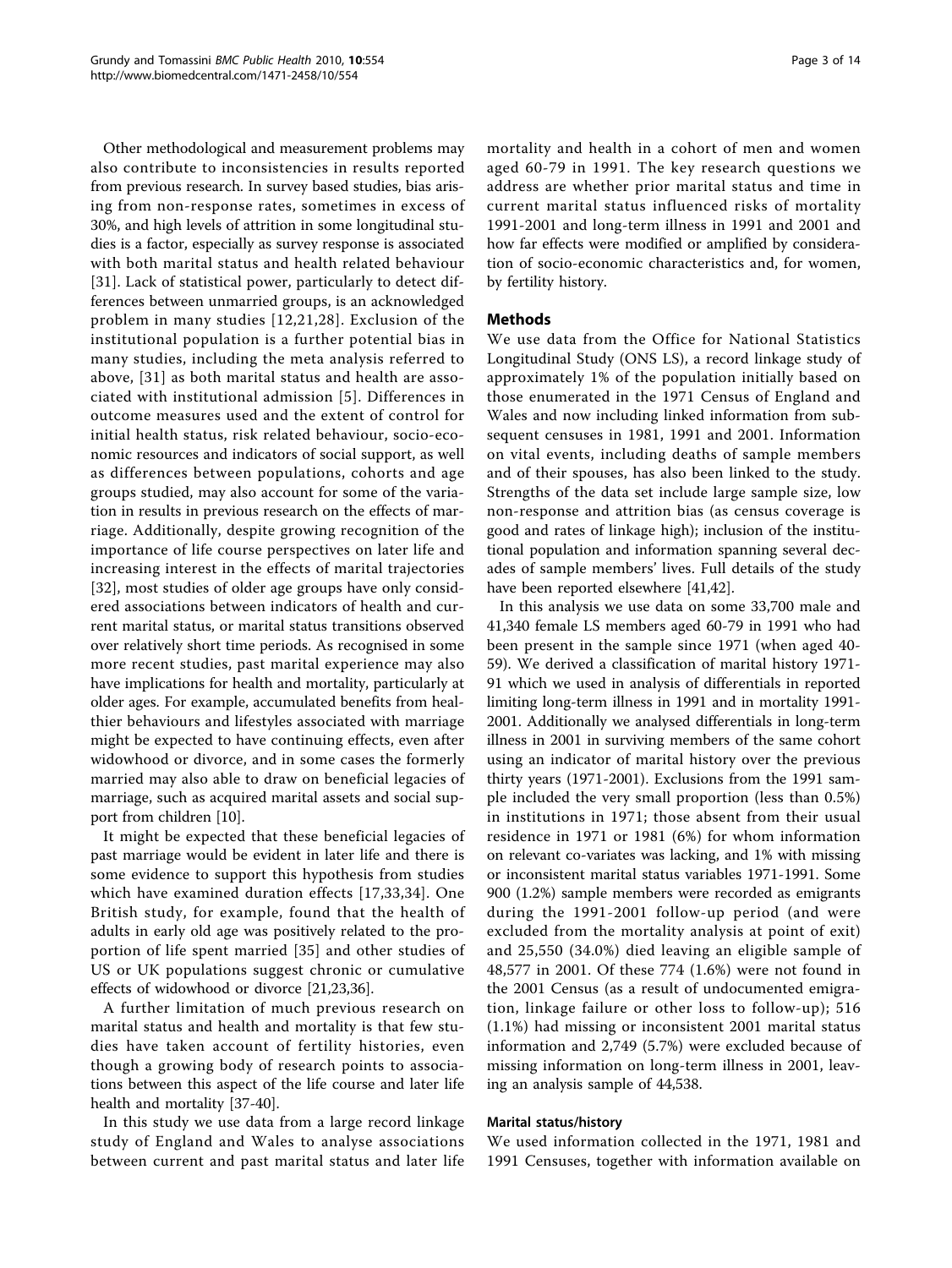widowhoods to derive a classification of marital status and history 1971-91 and, for survivors, 1971-2001. Each census included a question on current de jure marital status, albeit in varying degrees of detail. The 1971 marital status question, for example, did not distinguish between first and subsequent marriages (although married women aged 16-59 were asked if they had been previously married in another section of the census). Subsequent censuses have asked whether people were in a first or a subsequent marriage but not required remarried people to specify marriage order. However, as the ONS LS includes information on all household members at each census we were able to use information on spouses' details to check whether those recorded as remarried in consecutive censuses were in all probability married to the same spouse. Men recorded as married (order unspecified) in 1971 and in their first marriage in 1981 were assumed to also have been in their first marriage in 1971. Prior to 2001, separated people were instructed to record themselves as married but information collected elsewhere in the census (particularly questions on relationships in the household) means that is possible to identify separated people in earlier censuses who here have been grouped with the divorced. Nonmarried people living with a partner (8% of non-married men and 4% of non-married women in 1991) were classified according to reported marital status rather than living arrangement as widowhood records can only be linked for the legally married.

Thus, although vital registrations of marriages and divorces are not linked to the ONS LS, the information available is sufficient to identify changes in marital status over a decade, although not to precisely time events. For example, we inferred that people in a first marriage in 1981 and remarried in 1991 with no intervening widowhood record must have experienced a divorce. Some recoding was undertaken in response to inconsistencies in reported marital statuses. Thus a small proportion of people who reported being married in one census and never-married in a subsequent one were classified as having experienced divorce (provided there was no intervening widowhood) as it is known that some divorced people revert to reporting themselves as never-married [[43](#page-13-0)]. Similarly, people who reported being in a first marriage in one census but remarried in a previous census were recoded to remarried.

# Marital history classification

We distinguished 12 categories of marital status/history comprising: those in first marriages of at least 20 years duration in 1991 (or 30 years duration in 2001); those in first marriages contracted since 1971; those in second or subsequent marriages of at least 20 years duration (30 years in 2001); those in remarriages of shorter durations distinguishing people who had been widows or widowers prior to the remarriage from divorcés or divorcées; current widows and widowers with varying durations of widowhood ( $> 20$  years,  $10-19$  years,  $< 10$ years in 1991;  $> 30$  years, 10-29 years or  $< 10$  years in 2001); currently divorced people with equivalent varying durations of divorce, and those who were never-married. In the 2001 analysis all those divorced since 1971 were grouped together because of small numbers who had divorced in the previous 10 years.

#### Outcome measures

The outcome measures we examine are all cause mortality 1991-2001 and self-reported long-term illness limiting activities in 1991 and 2001. Information on deaths comes from linked registration information included in the database which has been estimated to be nearly 100% complete [[41](#page-13-0),[42\]](#page-13-0). Information on limiting longterm illness was drawn from a question included in the 1991 and 2001 (but unfortunately not in earlier) Censuses which asked whether or not people had 'any long-term illness, health problem or handicap [1991]/ disability [2001] which limits his/her daily activities or the work he/she can do'. Completion notes instructed that problems due to old age should be included.

# Co-variates used in the analysis Socio-economic status

The socio-economic indicators we use are based on information on educational qualifications, occupational social class (men only), housing tenure, and household access to a car, all of which have been used extensively in British research on health differentials [[44\]](#page-13-0). The educational status indicator was drawn from a 1971 Census question on qualifications equivalent to or higher than A' level (exams taken around age 18); this unfortunately only distinguishes the most qualified ten to twenty percent of the population in the age groups we consider here. For men, we derived a social class score using information on current or last job recorded in the 1971 and 1981 Censuses. A score of 0 at each time point was assigned to those with no current or previous occupation; 1 point was allocated for an unskilled or partly skilled job (Registrar General's Social Classes V and IV); 2 for a skilled job (Social Classes IIIN and IIIM); and 3 for professional and managerial positions (Social Classes I and II). This gave a total score ranging from 0 (lowestno occupation at either time point) to 6 (highest- professional/managerial at both time points). In the analysis those with a score of 0 and those with a score of 1 (not working at one time point and in an unskilled or partly skilled job at the other) were combined as both these categories were small. 1991 data were not used in this derivation as by then most of the men we consider were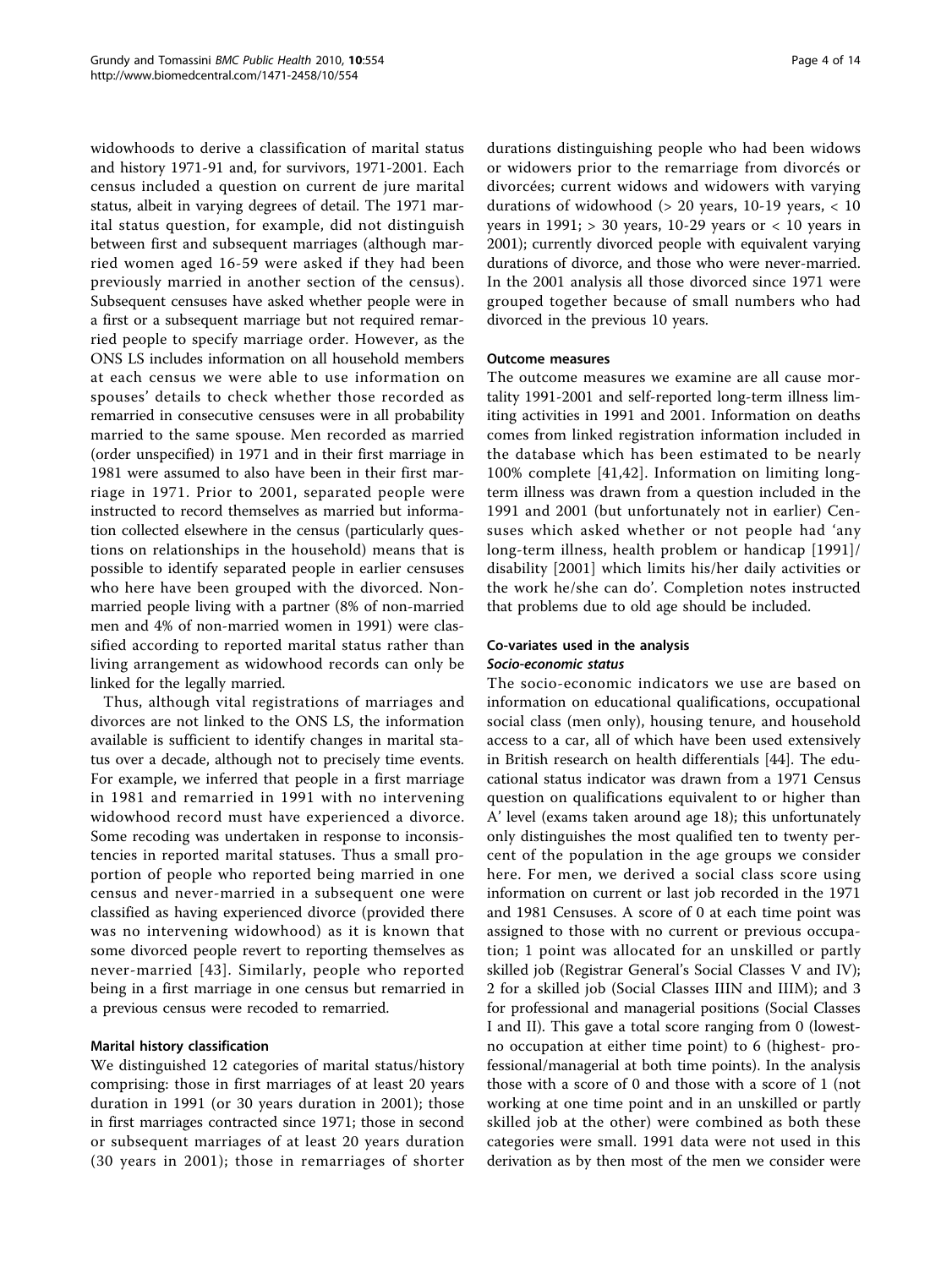not working. As only a third of women in the sample were in employment in both 1971 and 1981, it was not sensible to derive this measure for women.

We used a similar approach to derive a tenure/car score allocating 2 points for home ownership and 1 point for household possession of a car at the 1971, 1981 and 1991 Censuses. This gave a total score ranging from 0 (lowest- not a home owner and no car at any census) to 9 (home and car owner at all three time points). The small numbers in an institution in 1981 or 1991 were classed as non car and home owners. In analyses of outcomes in 2001 we also included an indicator of home ownership in 2001. We did not include 2001 car ownership as access to a car at ages beyond 75 may be more strongly associated with health and, for women, with marital status, than with socio-economic status.

#### **Parity**

In additional analysis for women, we investigated effects of parity using retrospective fertility data collected in the 1971 Census from women who were then ever-married and aged 16-59, together with small numbers of subsequent births linked to the data set. This measure does not include non-marital births prior to 1971 and also assumes that women who were never-married in 1971 were then childless, but non-marital childbearing in the early and mid decades of the  $20<sup>th</sup>$  century was relatively unusual in England and Wales, accounting for only 4-6% of all births per year. Details of this derivation and assessment of the quality of the data have been reported elsewhere [[39](#page-13-0)].

# Analysis

We wanted to see how associations between marital status/history were modified by consideration of socio-economic status (prior to outcome) and, in the case of women, parity. We therefore fitted models including marital status/history only; marital status/history and socio-economic characteristics and, for women, models including parity as well as the socio-economic indicators. In order to assess what additional insights were gained from considering marital history, we also present results from models including current marital status only. All models included age in single years entered as a continuous variable. The tenure/car and social class scores were linearly associated with outcome variables and were also entered as continuous variables; all other variables were categorical. We used Poisson regression to analyse mortality (deaths/person years of exposure) during the ten year follow-up period. Poisson regression was chosen as the most appropriate method of analysis for the mortality data because of the size of the data set and the ability this method provides to analyse data files in collapsed (aggregated) form. This enabled us to comply with stringent confidentiality requirements, under which analyses including counts of one or two are not allowed to leave the ONS safe setting, while retaining the level of detail desired. A further advantage is that Poisson regression models can be fitted to data sets including tied failure times, common in data sets of this size, whereas in Cox regression models this is problematic. Results from the two kinds of models in analyses, such as those presented here, in which follow-up times are split into small intervals (in this case fractions of person years of exposure equivalent to days of followup) are effectively the same [[45-47](#page-13-0)]. Logistic regression was used to analyse the binary health outcomes.

# Results

Table [1](#page-5-0) shows the distribution of the samples at 1991 and 2001 by marital history and other variables used in the analysis. Mean ages of the samples of men and women in 1991 were 68 and 69 respectively. Over two thirds of the men and just under a half of the women were in their first marriage and had been married for at least twenty years. Some ten percent of men and seven percent of women were in a subsequent marriage. As would be expected, a much larger proportion of women than men were widowed, and most had been widowed for less than ten years. Well known gender differences in educational opportunities (in these cohorts) and acquisition of resources are reflected in differences in the proportions with educational qualifications and in mean tenure/car scores. Variations in the characteristics of the sample at each time point reflect ageing, period differences, and differential survival. By 2001, when surviving sample members were aged 70-89, just over half of the women were widows although among men those in first marriage still predominated. The proportion reporting long-term illness was higher in 2001 than in 1991. This reflects not just ageing of the sample, but also the fact that the reported prevalence of long-term illness was higher for all age groups in 2001 than in 1991. The mean age of survivors in 2001 (76 for men and 78 for women) was slightly less than ten years older than mean age in 1991 and tenure/car and social class scores, and proportions with higher level qualifications, were slightly higher in the 2001 survivor sample than among those included in 1991.

Sample characteristics in 1991 (and 2001) will also reflect differentials in mortality prior to 1991, including variations by marital status. This is illustrated in Figure [1](#page-6-0) which shows what proportion of 1971 study members survived to be included in the analyses reported here by gender, age group and marital status in 1971. For men and women in both age groups considered, the proportions of survivors to 1991 and 2001 were highest for those who were married in 1971 and lowest for those then widowed or divorced. Thus 46% of divorced men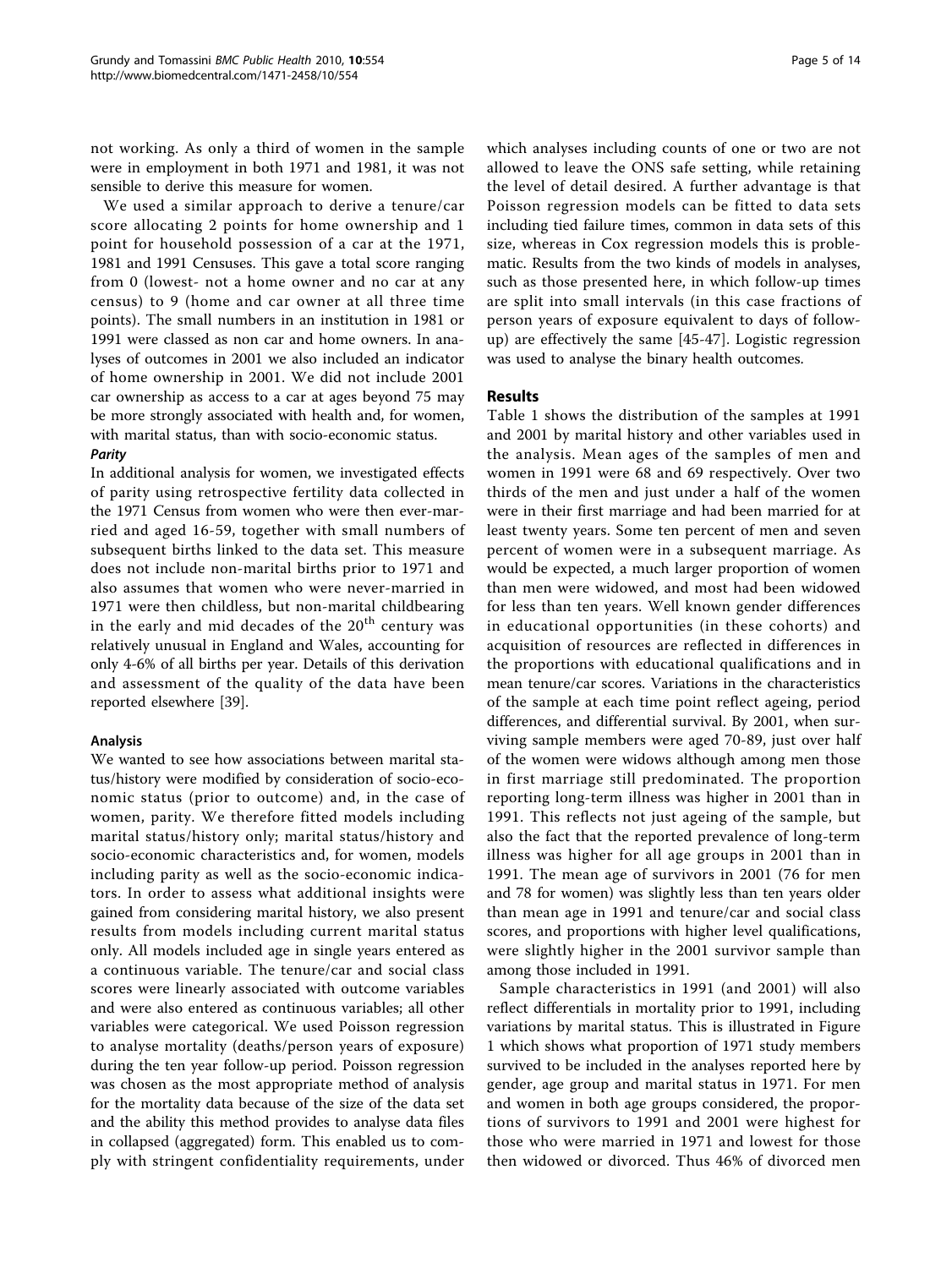|                                                          |              | 2001         |              |              |
|----------------------------------------------------------|--------------|--------------|--------------|--------------|
|                                                          | Men          | Women        | Men          | Women        |
| Age: mean (SD)                                           | 67.98 (5.43) | 68.76 (5.58) | 76.42 (4.85) | 77.52 (5.21) |
| Marital status/history 1971-91/1971-2001                 |              |              |              |              |
| 1st marriage - long term (pre 1971)                      | 68.68        | 47.87        | 60.68        | 31.46        |
| 1 <sup>st</sup> marriage since 1971                      | 0.86         | 0.42         | 0.98         | 0.30         |
| All in 1 <sup>st</sup> marriage                          | 69.54        | 48.29        | 61.66        | 32.40        |
| Remarried - long term (pre 1971)                         | 5.53         | 2.44         | 3.95         | 1.26         |
| Remarried since 1971, previously widowed                 | 2.18         | 1.47         | 2.72         | 1.59         |
| Remarried since 1971, previously divorced                | 2.48         | 2.57         | 2.20         | 1.46         |
| All remarried                                            | 10.19        | 6.48         | 8.87         | 3.60         |
| Widowed- long term (pre 1971)                            | 0.79         | 5.16         | 0.46         | 4.03         |
| Widowed- intermediate (1971-81/1971-91 <sup>a</sup> )    | 2.20         | 10.21        | 6.61         | 26.04        |
| Widowed-recent (post 1981/91 <sup>b</sup> )              | 7.69         | 19.41        | 13.16        | 23.89        |
| All widowed                                              | 10.68        | 34.78        | 20.23        | 54.29        |
| Divorced- long term (pre 1971)                           | 0.57         | 1.25         | 0.43         | 1.03         |
| Divorced- intermediate (1971-81/post 1971 <sup>c</sup> ) | 1.74         | 2.08         | 3.41         | 3.07         |
| Divorced-recent (post 1981)                              | 1.00         | 0.79         |              |              |
| All divorced                                             | 3.41         | 4.12         | 3.84         | 3.75         |
| Never-married                                            | 6.17         | 6.34         | 5.40         | 5.87         |
| Socio-economic indicators                                |              |              |              |              |
| Educational qualification (1971)                         | 13.73        | 8.25         | 16.07        | 9.22         |
| Tenure/car score 1971-91, mean (SD)                      | 5.85 (3.22)  | 5.31 (3.32)  | 6.32(3.04)   | 5.68 (3.26)  |
| Social class score 1971-81, mean (SD)                    | 3.94 (1.45)  |              | 4.11 (1.40)  |              |
| Owner occupier (2001)                                    |              |              | 73.57        | 65.48        |
| Has long-term illness                                    | 34.97        | 31.85        | 52.09        | 55.97        |
| $\mathbb N$                                              | 33,686       | 41,341       | 17,997       | 26,541       |

#### <span id="page-5-0"></span>Table 1 Distribution of men and women aged 60-79 in 1991 by marital, socio-demographic and health characteristics used in the analysis, 1991 and 2001

<sup>a</sup>1971-81 in analysis of 1991-2001 mortality and 1991 long-term illness; 1971-91 in 2001 analysis.

<sup>b</sup> 1981-91 in analysis of 1991-2001 mortality and 1991 long-term illness; 1991-2001 in 2001 analysis.

<sup>c</sup> 1971-81 in analysis of 1991-2001 mortality and 1991 long-term illness; post 1971 in 2001 analysis

aged 40-49 in 1971 survived to be included in our 1991 analysis and only 29% to 2001; equivalent proportions among married men of the same age were 63% and 43%. Possible implications of this prior selection of the samples analysed here are considered further in the Discussion section of this paper.

#### Marital history and mortality 1991-2001

Results of the analysis of mortality 1991-2001 are presented in Table [2.](#page-7-0) Results from two models are shown. Model 1 included age and the marital history variable; Model 2 additionally included the socio-economic indicators. Results from equivalent models including current marital status, rather than marital history, are also shown at the bottom of the table. Compared with those in long-term first marriages, men in all non-married categories and those remarried by 1971, but not those who had married or remarried since 1971, had raised mortality. Excess risks for all non-married groups were reduced when education, social class score and tenure/ car score were included and ceased to be statistically significant for the small numbers of long-term divorced or those divorced after 1981 (Model 2). The highest relative mortality was among widowers who had been widowed for more than ten years (with no differences between those widowed for 10-19 years and those widowed for longer) and for those divorced for between 10-19 years. Women divorced within the last ten years had the highest mortality relative to women in longterm first marriages. Mortality was also raised among other divorced women, all widows, the never-married and the currently remarried who had previously been divorced, but not among those who had remarried following widowhood or those already remarried by 1971 (who prior marital status cannot be determined). When socio-economic status variables were included in the model, the size of these effects was reduced and ceased to be significant for women divorced between 10 and 19 years. Results by current marital status showed raised mortality for all groups of non-married men and women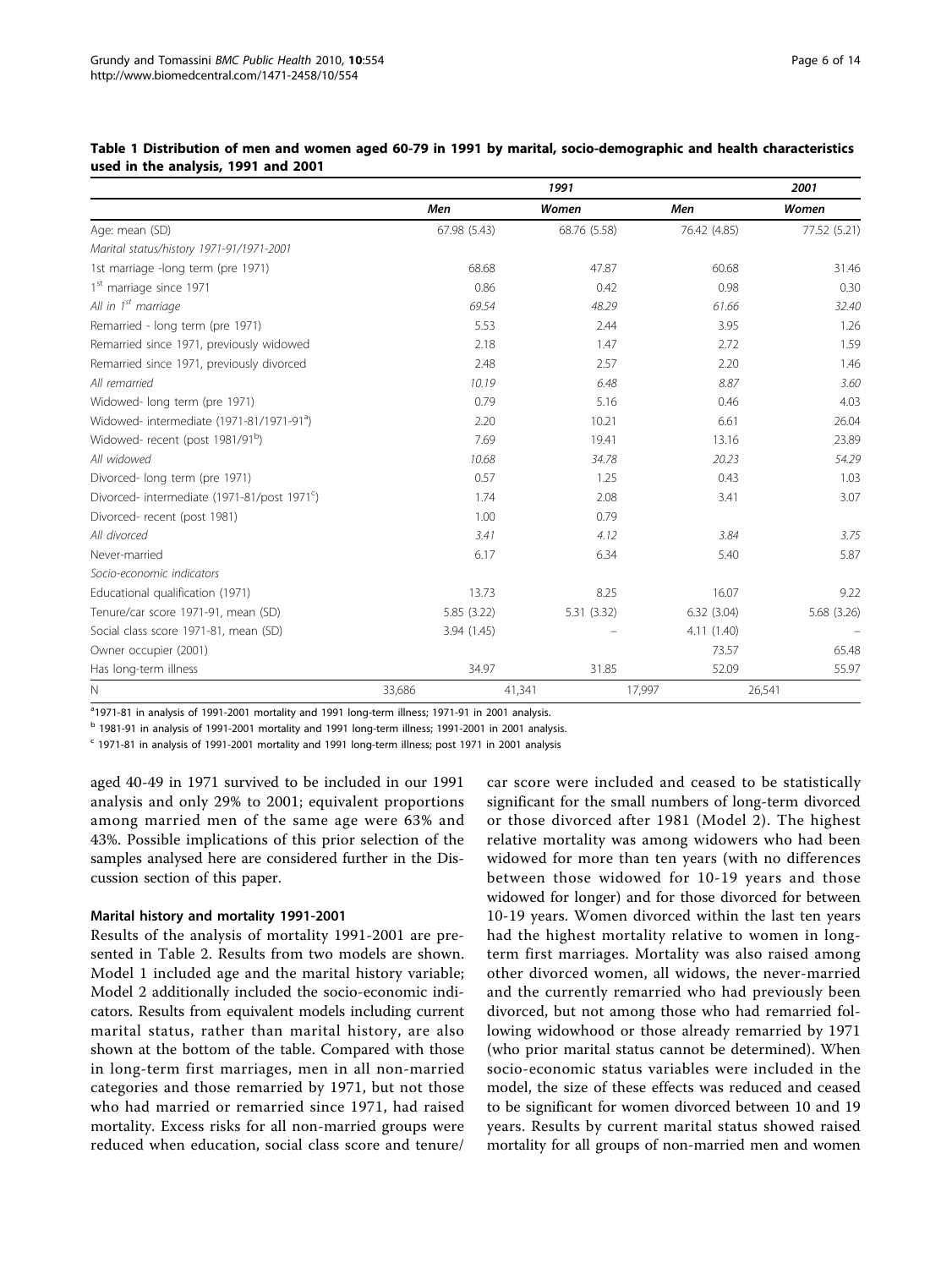<span id="page-6-0"></span>

and also for the remarried, although in the case of men mortality risk was only raised significantly when socioeconomic factors were controlled (Model 2). For groups other than remarried men, adjustment for socioeconomic factors tended to slightly reduce excess risks, as in the analysis using the marital history categories.

For both men and women, associations between age and mortality were highly consistent in both models. Lacking a higher level qualification, each unit decrease in tenure/car score and each additional year of age all increased mortality risks. For men each unit change in the social class score was associated with a 4% change in the mortality risk ratio.

#### Marital history and long-term illness in 1991 and 2001

Table [3](#page-8-0) shows results from logistic regression models of presence of limiting long-term illness in 1991. As in the mortality analysis, all non-married men and men in long-term remarriages had higher odds of illness than those in long-term first marriage. However, when socioeconomic status was controlled, odds for never-married men and the long-term divorced or widowed were no longer significantly raised, relative to men in long-term first marriages, and those for other categories of formerly married men were reduced, although still significant. Results from this model also showed that men who had married for the first time since 1971 had lower odds of long-term illness than those in long-term first

marriages. For women, as for men, age adjusted results showed higher odds of illness for all non-married groups, those remarried by 1971 and, additionally, those remarried since 1971 following divorce. However, when socio-economic status was controlled, odds were significantly raised only for the recently divorced, the longterm remarried and those remarried since 1971 having previously been divorced.

Table [4](#page-9-0) shows differences in reported presence of limiting long term illness in 2001. As detailed earlier, the classification of marital history in 2001 is based on status and changes covering a 30, rather than 20, year period and differs slightly from that used in 1991. Among men, those in long-term remarriages had raised odds of long-term illness and this association was unchanged when socio-economic status was controlled. Men widowed or divorced since 1971 also had raised odds of long-term illness in the age adjusted model (Model 1), but these associations ceased to be significant when socio-economic status was controlled (Model 2). For women results from Model 1 are similar to those reported for long-term illness in 1991, and for mortality, in showing higher odds of poorer health for the longterm remarried, those remarried and previously divorced, all widowed groups and those divorced since 1971, although odds for the never-married were not raised. However, when socio-economic status was controlled (Model 2) only women in long-term remarriages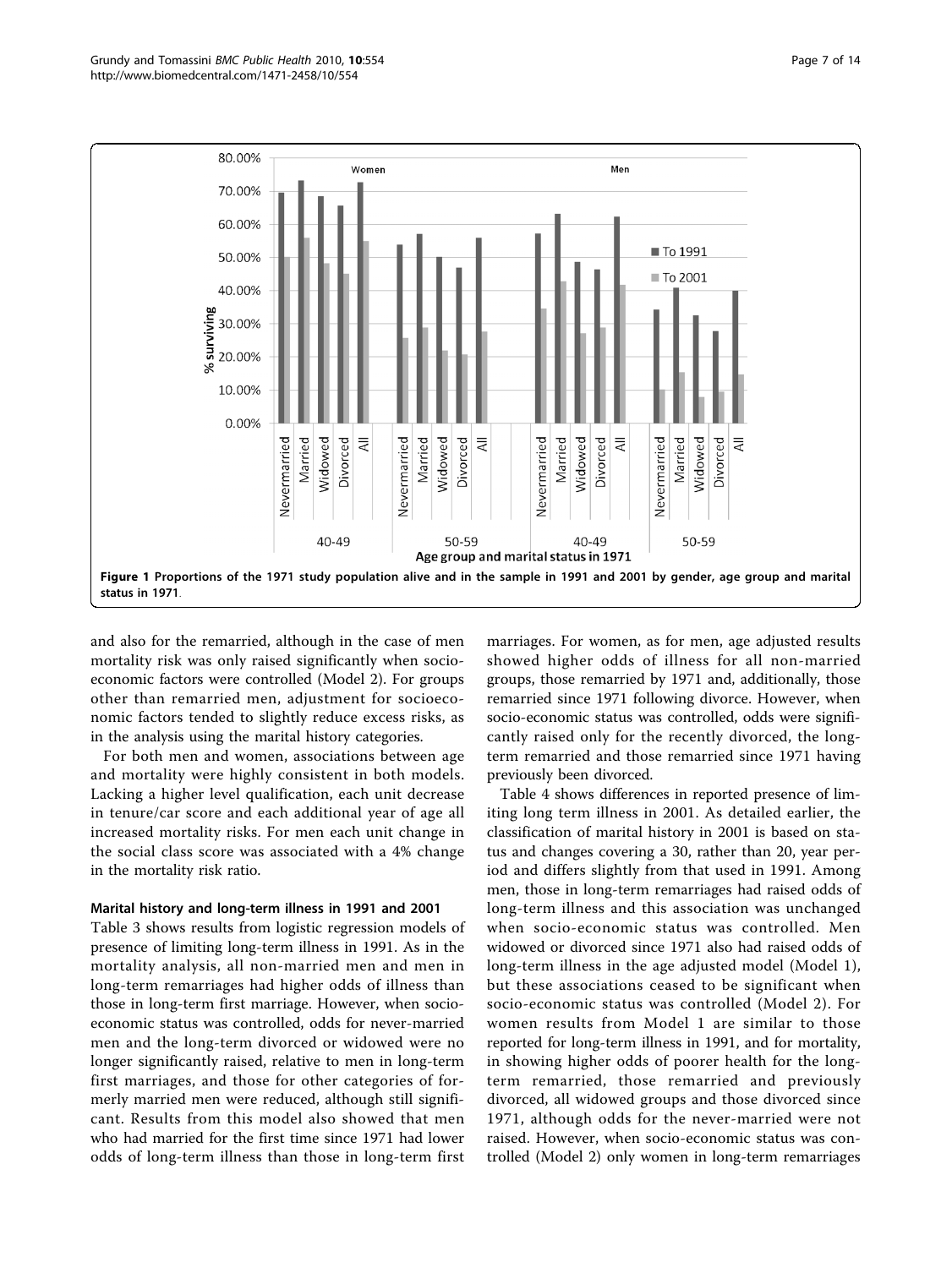|                                                         | Men       |                         |           |                         | Women |                           |           |                 |
|---------------------------------------------------------|-----------|-------------------------|-----------|-------------------------|-------|---------------------------|-----------|-----------------|
|                                                         |           | Model 1                 |           | Model 2                 |       | Model 1                   |           | Model 2         |
|                                                         |           | <b>IRR</b>              |           | <b>IRR</b>              |       | <b>IRR</b>                |           | <b>IRR</b>      |
| Age                                                     | $1.10***$ | $(1.10-1.10)$ $1.10***$ |           | $(1.09-1.10)$ $1.10***$ |       | $(1.10-1.11)$ $1.10***$   |           | $(1.10-1.11)$   |
| Marital history<br>1st marriage - long term (20+ years) | 1.00      |                         | 1.00      |                         | 1.00  |                           | 1.00      |                 |
| 1 <sup>st</sup> marriage- since 1971                    | 0.83      | $(0.66 - 1.04)$ 0.81    |           | $(0.64 - 1.01)$ 1.24    |       | $(0.92 - 1.67)$           | 1.23      | $(0.91 - 1.67)$ |
| Remarried - long term (20+years)                        | $1.11***$ | $(1.03-1.19)$ $1.13***$ |           | $(1.05 - 1.21)$ 1.09    |       | $(0.97 - 1.23)$           | 1.08      | $(0.96 - 1.21)$ |
| Remarried since 1971, previously widowed                | 0.92      | $(0.82 - 1.03)$ 0.93    |           | $(0.83 - 1.05)$ 1.03    |       | $(0.88-1.21)$ 1.00        |           | $(0.86 - 1.17)$ |
| Remarried since 1971, previously divorced               | 1.05      | $(0.93 - 1.18)$ 1.03    |           | $(0.92 - 1.15)$ 1.21**  |       | $(1.08 - 1.37)$           | $1.16*$   | $(1.03 - 1.31)$ |
| Widowed- long term (20+ years)                          | $1.49***$ | $(1.28-1.74)$ 1.34***   |           | $(1.15-1.56)$ 1.21***   |       | $(1.13 - 1.30)$           | $1.10*$   | $(1.02 - 1.18)$ |
| Widowed- intermediate (10-19 years)                     | $1.46***$ | $(1.33-1.61)$ $1.36***$ |           | $(1.24 - 1.50)$ 1.19*** |       | $(1.12 - 1.26)$ 1.09**    |           | $(1.03 - 1.15)$ |
| Widowed-recent $(< 10$ years)                           | $1.28***$ | $(1.21 - 1.36)$ 1.20*** |           | $(1.14 - 1.27)$ 1.19*** |       | $(1.14 - 1.25)$           | $1.12***$ | $(1.07 - 1.17)$ |
| Divorced- long term (20+ years)                         | $1.24*$   | $(1.01 - 1.53)$ 1.11    |           | $(0.90-1.36)$ 1.38***   |       | $(1.19 - 1.61)$           | $1.23***$ | $(1.05 - 1.43)$ |
| Divorced- intermediate (10-19 years)                    | $1.43***$ | $(1.26-1.62)$ 1.30***   |           | $(1.15-1.48)$ 1.26***   |       | $(1.10-1.43)$ 1.13        |           | $(0.99 - 1.29)$ |
| Divorced-recent (< 10 years)                            | $1.23*$   | $(1.04 - 1.46)$         | 1.15      | $(0.97-1.36)$ 1.61***   |       | $(1.32 - 1.95)$ $1.47***$ |           | $(1.21 - 1.79)$ |
| Never-married                                           | $1.38***$ | $(1.29 - 1.48)$ 1.22*** |           | $(1.14-1.31)$ $1.18***$ |       | $(1.10-1.27)$ $1.12**$    |           | $(1.04 - 1.20)$ |
| Socioeconomic variables                                 |           |                         |           |                         |       |                           |           |                 |
| Educational qual. 1971 (ref. none)                      |           |                         | $0.91***$ | $(0.86 - 0.97)$         |       |                           | $0.84***$ | $(0.78 - 0.91)$ |
| Tenure/car score 1971-91 (0-9)                          |           |                         | $0.95***$ | $(0.95 - 0.96)$         |       |                           | $0.95***$ | $(0.95 - 0.96)$ |
| Social class score 1971-81 (0-6)                        |           |                         | $0.96***$ | $(0.95 - 0.97)$         |       |                           |           |                 |
| Current marital status                                  |           |                         |           |                         |       |                           |           |                 |
| All in $1st$ marriage                                   | 1.00      |                         | 1.00      |                         | 1.00  |                           | 1.00      |                 |
| All remarried                                           | 1.05      | $(0.99 - 1.11)$         | $1.06*$   | $(1.00-1.12)$ $1.12***$ |       | $(1.04 - 1.21)$           | $1.09*$   | $(1.01 - 1.18)$ |
| All widowed                                             | $1.34***$ | $(1.27-1.41)$ 1.25***   |           | $(1.19-1.31)$ 1.19***   |       | $(1.14-1.24)$ $1.11***$   |           | $(1.06 - 1.15)$ |
| All divorced                                            | $1.34***$ | $(1.22 - 1.47)$ 1.22*** |           | $(1.11-1.34)$ 1.36***   |       | $(1.24 - 1.49)$           | $1.22***$ | $(1.11 - 1.34)$ |
| Never-married                                           | $1.38***$ | $(1.29-1.48)$ 1.22***   |           | $(1.14-1.31)$ 1.19***   |       | $(1.10-1.27)$ $1.12**$    |           | $(1.04 - 1.20)$ |
| Number of deaths                                        |           | 13,296                  |           |                         |       | 12,254                    |           |                 |

<span id="page-7-0"></span>Table 2 Rate ratios (95% confidence intervals) from Poisson regression analysis of male and female mortality 1991-2001

Notes: \*p < 0.05; \*\*p < 0.01; \*\*\*p < 0.001

and those who had remarried since 1971 and had previously been divorced had raised odds of long-term illness, relative to women in long-term first marriages, and the odds ratio for never-married women was lower than for the reference group of women in long-term first marriages.

#### Parity

In Table [5](#page-10-0) we present results from models of differentials in female mortality 1991-2001, and long-term illness in 1991 and 2001 which include parity. Relative to mothers of two children, women who had had five or more births had raised risks of mortality and of longterm illness in 1991 and 2001; in 2001 odds of longterm illness were also raised for women with three or four births. At the other end of the distribution, nulliparous women had raised mortality risks and women who had had only one birth had raised odds of longterm illness in 1991. Comparing the results shown in Table [5](#page-10-0) with those shown for women in Table 2 (Model 2), shows that including parity in the modelling of mortality had no or trivial effects on estimates for widowed or divorced women, but some effect on the mortality risk ratio for remarried women who had previously been divorced, which ceased to be significantly raised. Odds of long-term illness in 1991 were also no longer significantly raised for remarried women who had previously been divorced, although they were still raised for 2001 long-term illness. Mortality risk ratios for never-married women were not raised when parity was included in the model and the reduced odds of 2001 long-term illness shown in Table [4](#page-9-0) (Model 2) was also no longer significant in the model including parity. In interpreting this difference between models including and excluding parity it must be remembered that we have assumed that all women who were never-married in 1971 were nulliparous.

#### Discussion

Many investigations into marital status differentials in health or mortality at older ages have considered only current status or transitions over a short period, here we investigated associations between an indicator of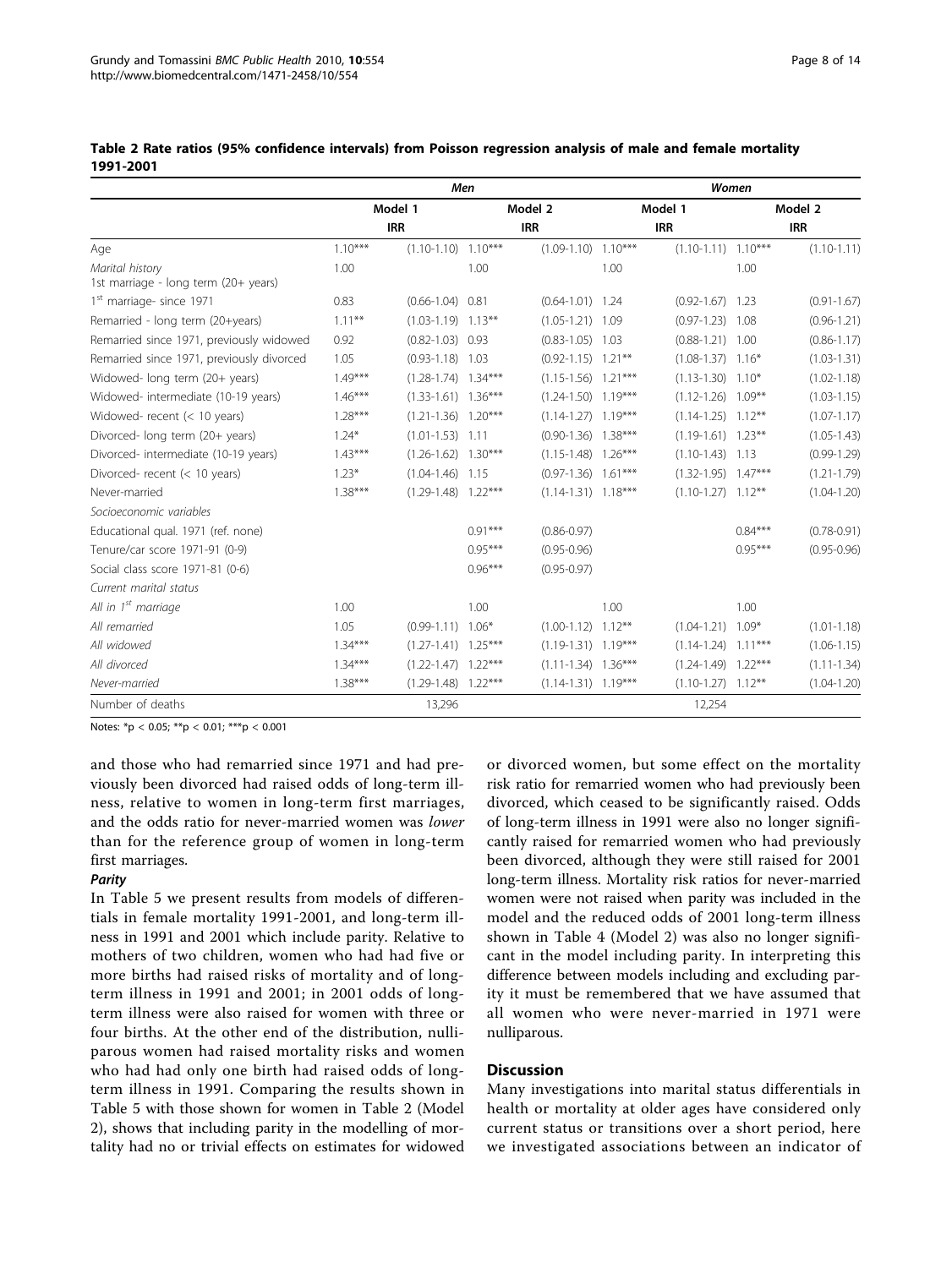|                                           | Men       |                           |           |                         | Women   |                         |           |                 |
|-------------------------------------------|-----------|---------------------------|-----------|-------------------------|---------|-------------------------|-----------|-----------------|
|                                           |           | Model 1                   | Model 2   |                         | Model 1 |                         | Model 2   |                 |
|                                           |           | <b>OR</b>                 |           | <b>OR</b>               |         | <b>OR</b>               |           | <b>OR</b>       |
| Age                                       | $1.03***$ | $(1.03 - 1.04)$ $1.03***$ |           | $(1.02 - 1.03)$ 1.07*** |         | $(1.07-1.08)$ 1.07***   |           | $(1.06 - 1.07)$ |
| Marital history                           |           |                           |           |                         |         |                         |           |                 |
| 1st marriage - long term (20+ years)      |           | 1.00                      |           | 1.00                    |         | 1.00                    |           | 1.00            |
| 1 <sup>st</sup> marriage- since 1971      | 0.77      | $(0.59 - 1.01)$ $0.74*$   |           | $(0.56 - 0.96)$ 0.85    |         | $(0.60 - 1.22)$         | 0.83      | $(0.58 - 1.19)$ |
| Remarried - long term (20+years)          | $1.24***$ | $(1.12 - 1.36)$ $1.26***$ |           | $(1.15-1.40)$ $1.40***$ |         | $(1.22 - 1.60)$ 1.34*** |           | $(1.20 - 1.57)$ |
| Remarried since 1971, previously widowed  | 0.91      | $(0.77 - 1.06)$ 0.93      |           | $(0.79 - 1.09)$ 1.05    |         | $(0.88-1.25)$ 1.00      |           | $(0.83 - 1.19)$ |
| Remarried since 1971, previously divorced | 1.05      | $(0.91 - 1.22)$           | 1.01      | $(0.87 - 1.17)$ 1.25**  |         | $(1.09-1.43)$ $1.16*$   |           | $(1.02 - 1.33)$ |
| Widowed- long term (20+ years)            | $1.33*$   | $(1.04 - 1.70)$ 1.10      |           | $(0.86 - 1.41)$ 1.18*** |         | $(1.07-1.30)$ 1.01      |           | $(0.92 - 1.11)$ |
| Widowed- intermediate (10-19 years)       | $1.35***$ | $(1.16-1.56)$ 1.18*       |           | $(1.02 - 1.38)$ 1.11**  |         | $(1.03 - 1.19)$ 0.96    |           | $(0.89 - 1.04)$ |
| Widowed-recent $(< 10$ years)             | $1.26***$ | $(1.16-1.37)$ $1.12*$     |           | $(1.03 - 1.22)$ 1.07*   |         | $(1.01 - 1.13)$ 0.96    |           | $(0.91 - 1.02)$ |
| Divorced- long term (20+ years)           | $1.40*$   | $(1.05 - 1.87)$ 1.14      |           | $(0.85-1.53)$ 1.42***   |         | $(1.18 - 1.71)$ 1.15    |           | $(0.96 - 1.39)$ |
| Divorced- intermediate (10-19 years)      | $1.59***$ | $(1.35 - 1.88)$           | $1.35***$ | $(1.14-1.60)$ 1.37***   |         | $(1.18 - 1.58)$ 1.15    |           | $(0.99 - 1.33)$ |
| Divorced-recent $(< 10$ years)            | $1.53***$ | $(1.24 - 1.89)$ $1.39**$  |           | $(1.13-1.72)$ $1.72***$ |         | $(1.36 - 2.16)$ 1.49**  |           | $(1.18 - 1.88)$ |
| Never-married                             | $1.22***$ | $(1.11 - 1.34)$ 0.97      |           | $(0.88 - 1.06)$ 1.17**  |         | $(1.07 - 1.27)$ 1.04    |           | $(0.96 - 1.14)$ |
| Socioeconomic variables                   |           |                           |           |                         |         |                         |           |                 |
| Educational qual.1971 (ref. none)         |           |                           | $0.84***$ | $(0.77 - 0.90)$         |         |                         | $0.88***$ | $(0.79 - 0.94)$ |
| Tenure/car score 1971-91                  |           |                           | $0.94***$ | $(0.93 - 0.94)$         |         |                         | $0.92***$ | $(0.91 - 0.92)$ |
| Social class score 1971-81                |           |                           | $0.89***$ | $(0.87 - 0.90)$         |         |                         |           |                 |
| Current marital status                    |           |                           |           |                         |         |                         |           |                 |
| All in $1st$ marriage                     | 1.00      |                           | 1.00      |                         | 1.00    |                         | 1.00      |                 |
| All remarried                             | $1.12***$ | $(1.04 - 1.20)$           | $1.13***$ | $(1.04-1.22)$ 1.26***   |         | $(1.15 - 1.37)$         | $1.20***$ | $(1.10 - 1.31)$ |
| All widowed                               | $1.29***$ | $(1.20-1.38)$ 1.14**      |           | $(1.06-1.22)$ 1.10***   |         | $(1.05-1.15)$ 0.97      |           | $(0.92 - 1.02)$ |
| All divorced                              | $1.54***$ | $(1.37-1.74)$ 1.33***     |           | $(1.18-1.51)$ 1.45***   |         | $(1.30-1.61)$ $1.21***$ |           | $(1.09 - 1.35)$ |
| Never-married                             | $1.22***$ | $(1.11 - 1.34)$ 0.97      |           | $(0.88-1.06)$ 1.17**    |         | $(1.07 - 1.27)$ 1.04    |           | $(0.96 - 1.14)$ |
| ${\cal N}$                                | 33,686    |                           |           |                         | 41,341  |                         |           |                 |

# <span id="page-8-0"></span>Table 3 Odd-ratios (95% confidence intervals) from logistic regression analysis of long-term illness 1991 (ages 60-79)

 $*<sub>p</sub> < 0.05; **<sub>p</sub> < 0.01; ***<sub>p</sub> < 0.001$ 

marital history spanning twenty or thirty years and mortality and long-term illness in older age groups.

Results showed that relative to men in long-term first marriages, men in all non-married groups and those in long-term remarriages had raised mortality 1991-2001, although for the small proportions divorced before 1971 or after 1981 (and not remarried) this excess was not significant once socio-economic status was controlled. Men in long-term remarriages and those divorced or widowed since 1971 also had higher odds of long-term illness in 1991; in 2001, however, the long-term remarried were the only group with significantly raised odds of long-term illness. Women in long-term remarriages also had higher odds of reporting long-term illness in 1991 and in 2001, relative to women in long-term first marriages, and remarried women who had previously been divorced had both raised odds of long-term illness and raised mortality 1991-2001, although this latter effect ceased to be significant when parity was also considered. After control for socio-economic status, some groups of divorced women had higher mortality risks 1991-2001 and raised odds of long-term illness in 1991; mortality was also raised for all widows. Relative to women in long-term first marriages, never-married women had raised mortality risks but the association with 1991 long-term illness was not significant and in 2001 never-married women had lower odds of reporting long-term illness than women in long-term first marriages. Neither the positive association with mortality nor the negative one with long-term illness in 2001 remained significant when parity was also taken into account but a limitation of this analysis is that we had no information on non-marital births prior to 1971 and so, taking into account the low levels of non-marital childbearing in the relevant period, made the assumption that all women who were never-married in 1971 were then childless.

It is interesting that for both never-married men and women, the results show a divergence between associations with mortality risks, which were raised, and odds of long-term illness which were either not raised or, in the case of women in 2001, significantly reduced relative to those in long-term first marriages. This is consistent with the literature in that several studies have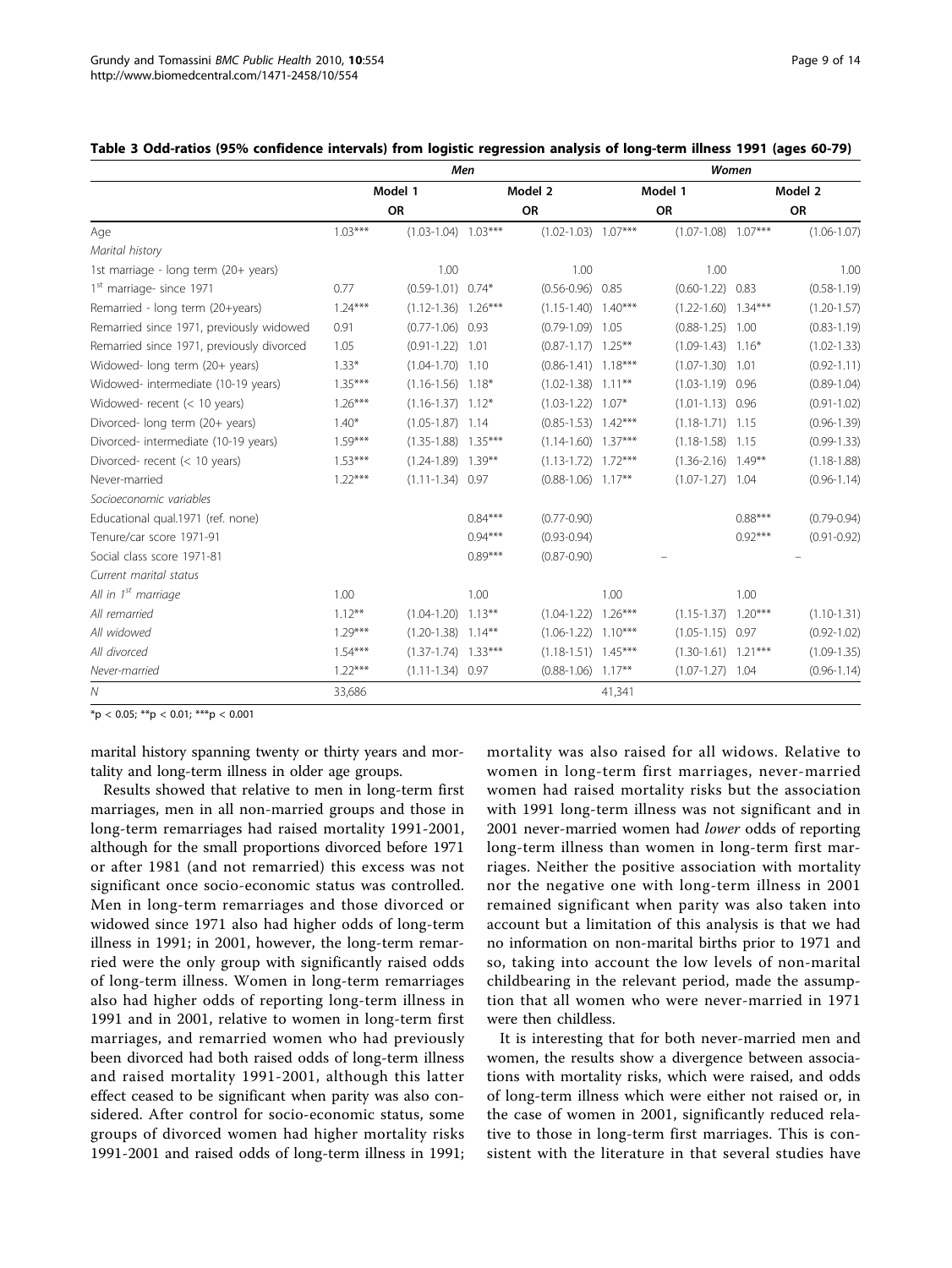|                                               | Men       |                         |           |                         | Women     |                           |           |                 |
|-----------------------------------------------|-----------|-------------------------|-----------|-------------------------|-----------|---------------------------|-----------|-----------------|
|                                               |           | Model 1                 |           | Model 2                 |           | Model 1                   |           | Model 2         |
|                                               |           | <b>OR</b>               |           | <b>OR</b>               |           | <b>OR</b>                 |           | <b>OR</b>       |
| Age                                           | $1.07***$ | $(1.06-1.08)$ $1.06***$ |           | $(1.06 - 1.07)$ 1.10*** |           | $(1.09 - 1.10)$ $1.09***$ |           | $(1.09 - 1.10)$ |
| Marital history 1971-01                       |           |                         |           |                         |           |                           |           |                 |
| 1st marriage -long term (30+ years)           | 1.00      |                         | 1.00      |                         | 1.00      |                           | 1.00      |                 |
| 1 <sup>st</sup> marriage- since 1971          | 1.08      | $(0.80 - 1.45)$         | 1.00      | $(0.74 - 1.36)$ 0.66    |           | $(0.41 - 1.06)$           | 0.68      | $(0.42 - 1.09)$ |
| Remarried - long term (30+ years)             | $1.18*$   | $(1.01 - 1.37)$         | $1.18*$   | $(1.01 - 1.38)$         | $1.41***$ | $(1.12 - 1.77)$ 1.36**    |           | $(1.08 - 1.71)$ |
| Remarried since 1971, previously widowed      | 1.04      | $(0.86 - 1.24)$         | 1.03      | $(0.86 - 1.24)$ 1.18    |           | $(0.96 - 1.45)$ 1.11      |           | $(0.90 - 1.36)$ |
| Remarried since 1971, previously divorced     | 0.98      | $(0.80 - 1.20)$         | 0.95      | $(0.78-1.17)$ 1.45**    |           | $(1.17-1.79)$ 1.34**      |           | $(1.08 - 1.66)$ |
| Widowed- long term (30+ years)                | 1.28      | $(0.81 - 2.03)$         | 1.04      | $(0.65 - 1.66)$ 1.29**  |           | $(1.12 - 1.49)$ 1.12      |           | $(0.97 - 1.30)$ |
| Widowed- intermediate (10-29 years)           | $1.15*$   | $(1.01 - 1.30)$         | 1.00      | $(0.88-1.13)$ 1.19***   |           | $(1.07 - 1.27)$ 1.04      |           | $(0.97 - 1.12)$ |
| Widowed-recent $(< 10$ years)                 | $1.14*$   | $(1.04 - 1.26)$         | 1.03      | $(0.94 - 1.14)$ 1.14*** |           | $(1.07 - 1.23)$ 1.05      |           | $(0.98 - 1.13)$ |
| Divorced- long term (30+ years)               | 1.00      | $(0.63 - 1.58)$         | 0.86      | $(0.54 - 1.37)$ 1.25    |           | $(0.96 - 1.61)$ 1.03      |           | $(0.79 - 1.34)$ |
| Divorced- intermediate or recent (< 30 years) | $1.24*$   | $(1.05 - 1.46)$         | 1.08      | $(0.91 - 1.28)$ 1.31*** |           | $(1.13 - 1.53)$ 1.09      |           | $(0.94 - 1.28)$ |
| Never-married                                 | 1.07      | $(0.94 - 1.23)$ 0.89    |           | $(0.77 - 1.01)$ 0.96    |           | $(0.86 - 1.08)$ 0.88**    |           | $(0.78 - 0.99)$ |
| Socioeconomic variables                       |           |                         |           |                         |           |                           |           |                 |
| Educational qual.1971 (ref. none)             |           |                         | $0.83***$ | $(0.76 - 0.90)$         |           |                           | $0.82***$ | $(0.75 - 0.90)$ |
| Tenure/car score 1971-91                      |           |                         | $0.97***$ | $(0.96 - 0.98)$         |           |                           | $0.98***$ | $(0.97 - 0.99)$ |
| Social class score 1971-8                     |           |                         | $0.93***$ | $(0.90 - 0.95)$         |           |                           |           |                 |
| Owner occupier 2001 (ref.yes)                 |           |                         | $0.75***$ | $(0.68 - 0.82)$         |           |                           | $0.60***$ | $(0.56 - 0.65)$ |
| Current marital status                        |           |                         |           |                         |           |                           |           |                 |
| All in $1st$ marriage                         |           |                         | 1.00      |                         | 1.00      |                           | 1.00      |                 |
|                                               | 1.00      |                         |           |                         |           |                           |           |                 |
| All remarried                                 | 1.08      | $(0.97 - 1.20)$         | 1.08      | $(0.97-1.20)$ 1.37***   |           | $(1.19 - 1.57)$           | $1.30***$ | $(1.13 - 1.49)$ |
| All widowed                                   | $1.15***$ | $(1.06 - 1.24)$         | 1.02      | $(0.94 - 1.11)$ 1.17*** |           | $(1.11 - 1.25)$           | 1.06      | $(0.99 - 1.12)$ |
| All divorced                                  | $1.21*$   | $(1.04 - 1.42)$         | 1.05      | $(0.90-1.23)$ 1.29***   |           | $(1.12 - 1.49)$ 1.08      |           | $(0.94 - 1.25)$ |
| Never-married                                 | 1.07      | $(0.94 - 1.23)$ 0.89    |           | $(0.77 - 1.01)$ 0.98    |           | $(0.87 - 1.10)$ 0.88*     |           | $(0.78 - 0.99)$ |
| $\mathbb N$                                   |           | 17,997                  |           | 17,997                  |           | 25,029                    |           | 25,029          |

#### <span id="page-9-0"></span>Table 4 Odd-ratios (95% confidence intervals) from logistic regression analysis of long-term illness 2001 (ages 70-89)

 $*$ p < 0.05;  $**$ p < 0.01;  $***$ p < 0.001

found that older never-married women report similar or better health than married women although many studies have found higher mortality for never-married compared with married groups [\[5](#page-12-0),[21-23,30](#page-13-0)]. The measure of health status used in this study - self-reported illness limiting daily activities- is a subjective one and it is possible that people's perceptions of health problems or the limitations they produce may vary with marital status. It has been suggested, for example, that some of the health benefits of marriage result from monitoring of health by a spouse and also that those with fixed obligations that cannot be reassigned may be less likely to adopt the 'sick role' [[1\]](#page-12-0). Possibly, never-married older people are less aware of health changes and may have a higher threshold for reporting illness. The subjective nature of the health measure used also makes it difficult to interpret the higher age specific prevalence rates of reported limiting long-term illness in 2001 compared with 1991 referred to earlier. Although it is possible that this indicates a real deterioration in population health, it may reflect increases in people's health expectations and consequent greater propensity to report health limitations.

In terms of what consideration of marital history, rather than just current marital status, adds to our understanding and knowledge, this is clearest for the remarried. Although those in the various categories of remarried considered accounted for only small proportions of the study samples, the remarried as a group outnumbered the never-married for both men and women in 1991 and for men in 2001 and will be larger in more recent cohorts, so understanding possible implications for health is important. We found that men in long-term remarriages contracted before 1971 had higher mortality and higher odds of reporting long-term illness than men in long-term first marriages whereas men remarried since 1971 generally had better health and lower mortality, although this only reached conventional levels of statistical significance in the analysis of 1991 long-term illness.

In the comparable analyses for women, the long-term remarried had higher odds of reporting long-term illness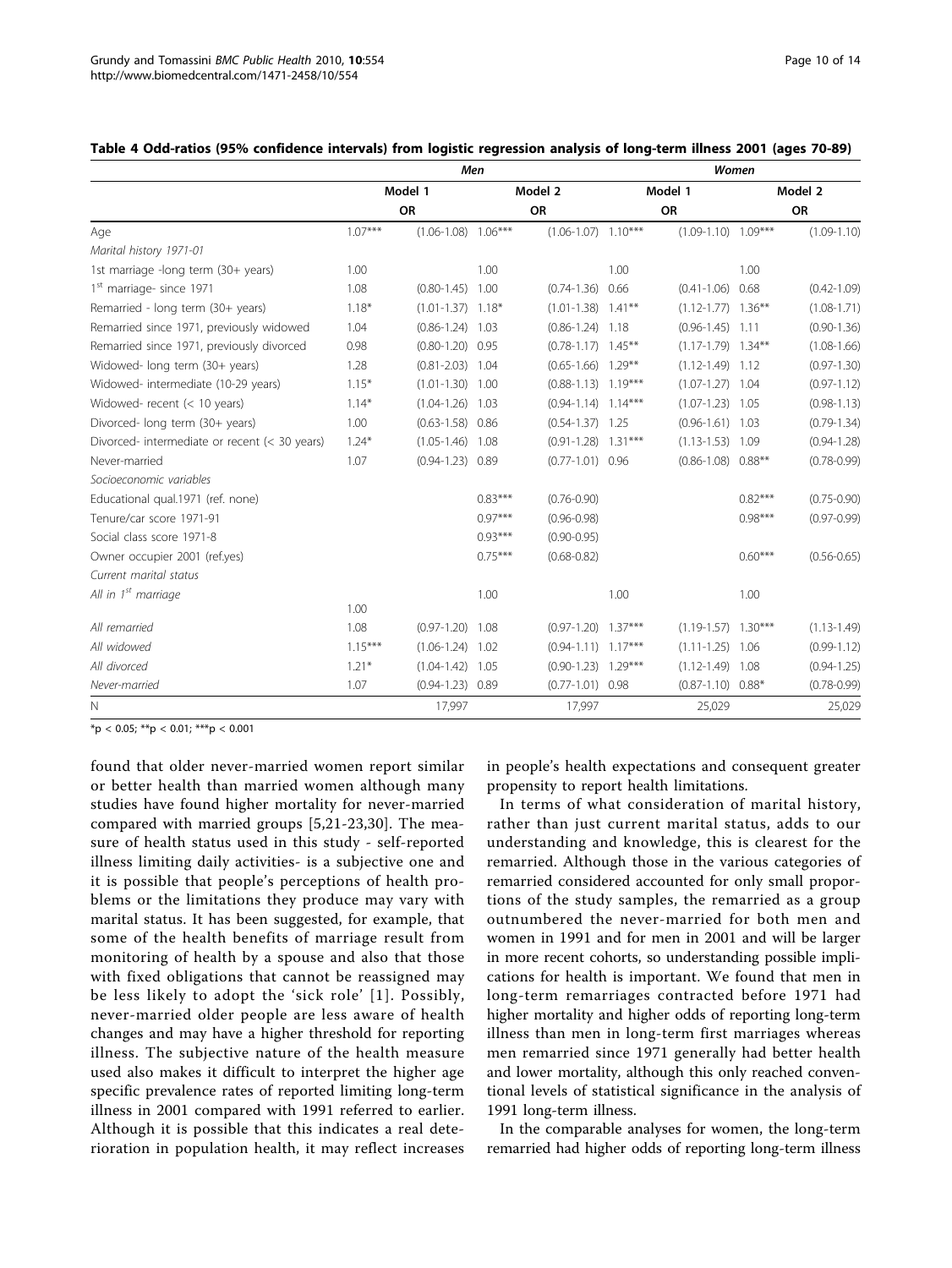|                                             |           | Mortality 1991-2001     |           | Long-term illness 1991    | Long-term illness 2001 |                 |
|---------------------------------------------|-----------|-------------------------|-----------|---------------------------|------------------------|-----------------|
|                                             |           | <b>IRR</b>              |           | OR                        |                        | OR              |
| Age                                         | $1.10***$ | $(1.10-1.11)$ 1.07***   |           | $(1.06 - 1.07)$ 1.09***   |                        | $(1.09 - 1.10)$ |
| Marital status/history 1971-91/01           |           |                         |           |                           |                        |                 |
| Long term first marriage                    | 1.00      |                         | 1.00      |                           | 1.00                   |                 |
| First marriage since 1971                   | 1.14      | $(0.84 - 1.54)$ 0.84    |           | $(0.58 - 1.20)$ 0.75      |                        | $(0.46 - 1.20)$ |
| Long term remarriage                        | 1.08      | $(0.96 - 1.21)$ 1.29*** |           | $(1.13-1.47)$ 1.35*       |                        | $(1.08 - 1.67)$ |
| Remarried since 1971, previously widowed    | 1.03      | $(0.84 - 1.27)$ 1.12    |           | $(0.88 - 1.42)$ 1.15      |                        | $(0.90 - 1.46)$ |
| Remarried since 1971, previously divorced   | 1.10      | $(0.98 - 1.23)$ 1.09    |           | $(0.97 - 1.23)$ 1.38**    |                        | $(1.08 - 1.76)$ |
| Long-term widow $(20+)$ years) <sup>1</sup> | $1.10*$   | $(1.02 - 1.18)$ 1.01    |           | $(0.92 - 1.11)$ 1.09      |                        | $(0.94 - 1.27)$ |
| Widow $(10-19 \text{ years})^2$             | $1.08***$ | $(1.02 - 1.15)$ 0.96    |           | $(0.89 - 1.04)$ 1.03      |                        | $(0.96 - 1.11)$ |
| Widow $(< 10$ years)                        | $1.12***$ | $(1.06 - 1.17)$ 0.96    |           | $(0.91 - 1.02)$ 1.04      |                        | $(0.97 - 1.12)$ |
| Long-term divorced (20+ years) <sup>1</sup> | $1.22***$ | $(1.05-1.42)$ 1.15      |           | $(0.95 - 1.39)$ 1.02      |                        | $(0.78 - 1.32)$ |
| Divorced (10-19 years) <sup>3</sup>         | 1.13      | $(0.99 - 1.29)$ 1.14    |           | $(0.98 - 1.33)$           |                        |                 |
| Divorced $(< 10$ years)                     | $1.46***$ | $(1.20 - 1.78)$ 1.48**  |           | $(1.17-1.86)$ 1.07        |                        | $(0.91 - 1.26)$ |
| Never-married                               | 1.03      | $(0.95 - 1.12)$ 1.05    |           | $(0.95 - 1.17)$ 0.95      |                        | $(0.83 - 1.09)$ |
| Socioeconomic variables                     |           |                         |           |                           |                        |                 |
| Educational qual. 1971 (ref. none)          | $0.84***$ | $(0.78 - 0.90)$ 0.87**  |           | $(0.80 - 0.95)$ 0.83***   |                        | $(0.75 - 0.90)$ |
| Tenure/car score 1971-91                    | $0.95***$ | $(0.95 - 0.96)$ 0.92*** |           | $(0.91 - 0.93)$ $0.96***$ |                        | $(0.94 - 0.98)$ |
| Owner occupier 2001                         |           |                         |           |                           | $0.62***$              | $(0.58 - 0.67)$ |
| Parity                                      |           |                         |           |                           |                        |                 |
| 0                                           | $1.16***$ | $(1.09-1.22)$ 1.05      |           | $(0.98 - 1.13)$ 0.93      |                        | $(0.86 - 1.02)$ |
|                                             | $1.09***$ | $(1.03 - 1.14)$         | $1.09***$ | $(1.02 - 1.16)$           | 1.02                   | $(0.94 - 1.09)$ |
| $2$ (ref)                                   | 1.00      |                         | 1.00      |                           | 1.00                   |                 |
| 3                                           | 1.01      | $(0.96 - 1.08)$         | 1.06      | $(0.99 - 1.13)$ 1.10*     |                        | $(1.01 - 1.19)$ |
| 4                                           | 1.05      | $(0.97 - 1.13)$ 1.05    |           | $(0.96 - 1.15)$ 1.18**    |                        | $(1.06 - 1.32)$ |
| $5+$                                        | $1.15***$ | $(1.06-1.23)$ 1.25***   |           | $(1.14-1.37)$ $1.40***$   |                        | $(1.24 - 1.58)$ |
| Number of deaths/N                          |           | 12,254                  |           | 41341                     |                        | 25,029          |

<span id="page-10-0"></span>Table 5 Odd ratios and rate ratios (95% confidence intervals) from Poisson and logistic regression analysis of mortality 1991-2001 and long-term illness in 1991 and 2001 for all women by marital history and parity

in 1991 and 2001, relative to women in long-term first marriages, and those remarried following divorce had significantly worse health and mortality in all analyses. No such disadvantage was evident for remarried women who had previously been widowed. Those already remarried by 1971 would have experienced marital dissolution at a relatively young age, possibly the disruption to life course trajectories resulting from this may have enduring health consequences. One such effect may be reduced opportunities for having children and in the case of women who had remarried following divorce our results showed that apparent health disadvantages tended to weaken or disappear when parity was controlled. It is also possible that relatively early marital termination, particularly through divorce, and remarriage in these cohorts is associated with risk taking and unhealthy lifestyles which unfortunately we had no information on. However, we did not find any equivalent consistent disadvantage among women divorced before 1971 who had not remarried, whose characteristics are likely to be even more unfavourable than women who remarried after divorce. This group was

relatively small (517 women in 1991 and 342 in 2001) and the power of the analysis consequently weaker.

Among the much larger proportions of widows and widowers, there were no clear and consistent differences between those with the differing durations of widowhood we considered. Many studies of widowhood have suggested that excess mortality is most pronounced within the first year following bereavement, with less or no excess risk at longer durations of widowhood [[48](#page-13-0),[49](#page-13-0)]. However, Manzoli and colleagues found little evidence for such an effect in their meta analyses of studies since 1994 and suggested this was mainly a feature of older studies [[30](#page-13-0)]. We did not separately identify the very recently widowed because it was not possible to identify a similar group of very recently divorced people and small numbers would have further limited power of the analysis.

Controlling for socio-economic status, which was strongly associated with mortality and health, considerably modified associations found, particularly for women and particularly for the never-married. This indicates a greater co-variance of marriage and socio-economic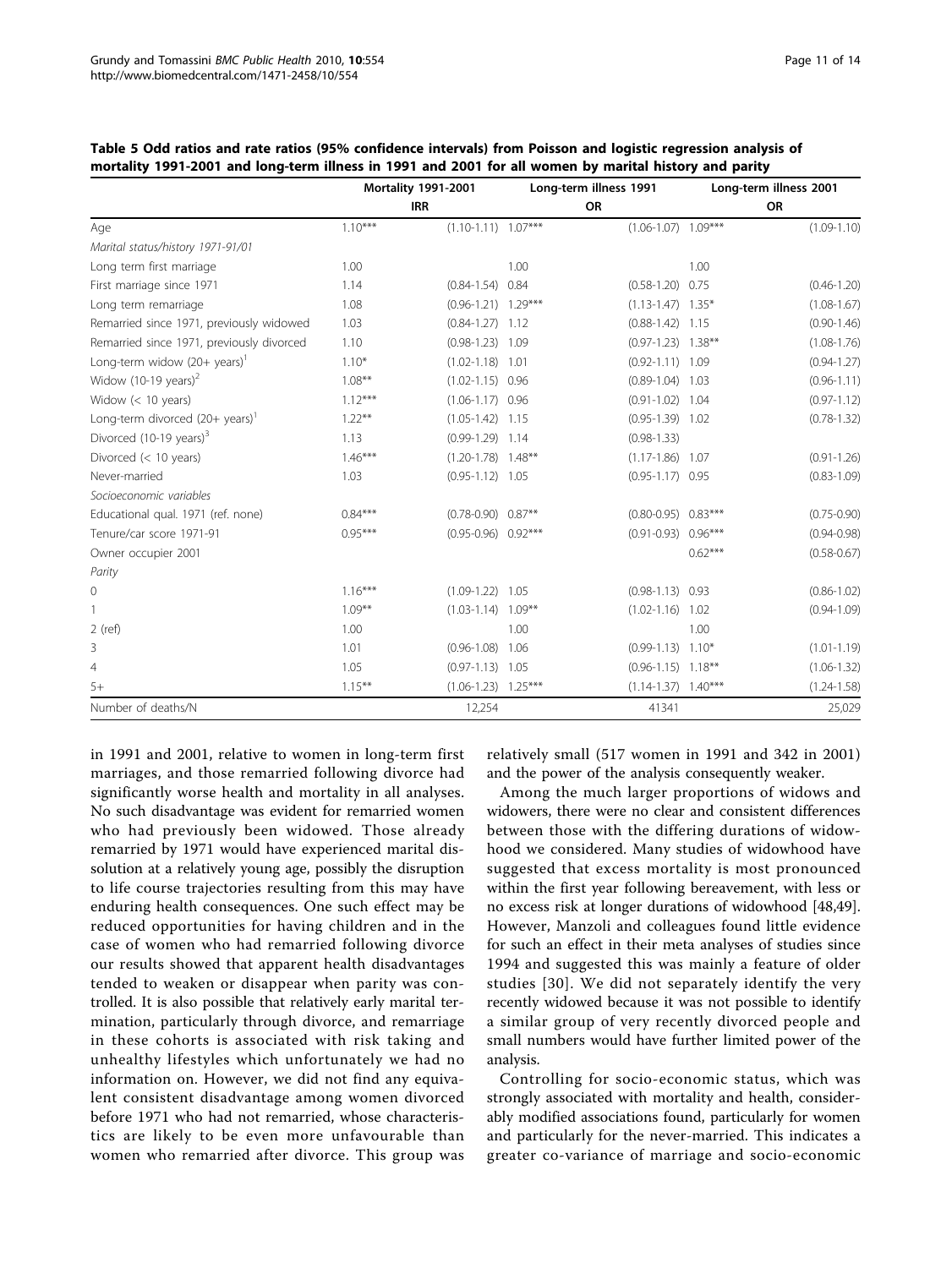status for women as compared with men (consistent with the idea that many benefits of marriage come from this association) and a greater effect of absence or loss of marriage on men compared with women (consistent with the idea that men are more dependent than women on the social support and social control elements of marriage). This can be seen as evidence for both protection and selection effects - marriage may bring socio-economic advantage and not getting married, or experiencing marriage termination, may be associated with characteristics that make attainment of socio-economic advantage less likely.

Effects of parity were also significant. We have previously reported results of analyses between women's reproductive histories and mortality (from age 50) and long-term illness in 1991, using the same data set but a different design and sample and taking account of factors such as length of birth intervals and timing of first and last births but not detailed marital history [[39\]](#page-13-0). Overall, results from these two analyses are similar except that in our earlier work we found greater disadvantages associated with nulliparity (here positively associated with mortality, but not with long-term illness in 1991 and 2001). Results of another study, again using a sample drawn from this database but restricted to evermarried women, also showed raised mortality among nulliparous women; but no adverse effects of high parity, however this may have been because the investigators grouped all those with three or more children together [\[50\]](#page-13-0). The associations found probably reflect the influence of a range of factors, including selective influences (the childless and mothers of one child only may include women with health problems precluding successful first or second pregnancy and delivery); protective factors (social support from children); long-term sequelae of physiological challenges associated with high parity, and unmeasured characteristics of low and high parity women which may be associated with health and health related behaviors.

We did not explore interactions with age in any detail in this study but the fact that there were few significant associations between marital experience and long-standing illness in 2001 (when sample members were aged 70- 89) but more indication of association in 1991 could be interpreted as a tendency towards convergence in differentials with older age. However, the smaller size of the 2001 sample and the fact that they represent a more selected group of survivors is also relevant, as are effects of earlier differential mortality more generally. We lacked information on mortality prior to 1971 (when those included in this study were aged 40-59), but mortality differences 1971-91 were explored in preliminary analysis and showed clear marital status differences. We investigated the influence of selection more formally by fitting a Heckman probit model [[51](#page-13-0)] to presence of long-term illness in 2001 in which we included the same terms as in the logistic model reported in Table [4](#page-9-0) and also a selection equation including marital status and socio-economic variables in 1971. This model takes account of the fact that those observed in 2001 represent only a selected sub set of the original 1971 population. Results showed that men who were never-married, widowed or divorced in 1971 were significantly less likely to be present in the 2001 sample; older age also reduced chances of inclusion in the 2001 analysis whereas owner occupation in 1971, access to a car and having an educational qualification was positively associated with survival to 2001. However, even allowing for this, coefficients for the 1971-91 marital history categories and other co-variates were very similar to those from models not including a selection term. Equivalent analysis for women showed that those who were divorced in 1971 (but not those then never-married or widowed) had significantly lower chances of survival to 2001 and that the effects of 1971 age and socio-economic status on inclusion in the 2001 sample were in the same direction as for men. Taking account of this selection had only slight effects on estimated covariates, although these were sufficient to make the reduced risk of 2001 long-term illness among women who had married for the first time since 1971 statistically significant in the Heckman probit model including a selection equation.

Strengths of this study include large sample size, availability of socio-economic indicators over several time points and in analyses for women, consideration of parity, inclusion of those in institutions (apart from the tiny proportion already resident in an institution before age 60) and low rates of non-response and loss to follow-up. However we were unable to precisely time marriages and divorces and lack information on childhood or early adult circumstances (other than an educational qualification indicator) which are likely to be associated both with marital trajectories and with later health. We also lacked data on health related behaviours and although we used several indicators of socio-economic status these were in some cases fairly crude. The measure of education available, for example, did not allow us to make any distinctions among the majority who only had lower level qualifications. It is therefore possible that some of the reported associations between marital history and status and health outcomes reflect residual confounding by socio-economic status. This may be particularly true for women as in the cohorts we consider the entwinement of female family trajectories with other aspects of the life course, including labour market participation and acquisition of wealth, makes disentangling their implications for health very difficult. As already discussed there are also limitations to the health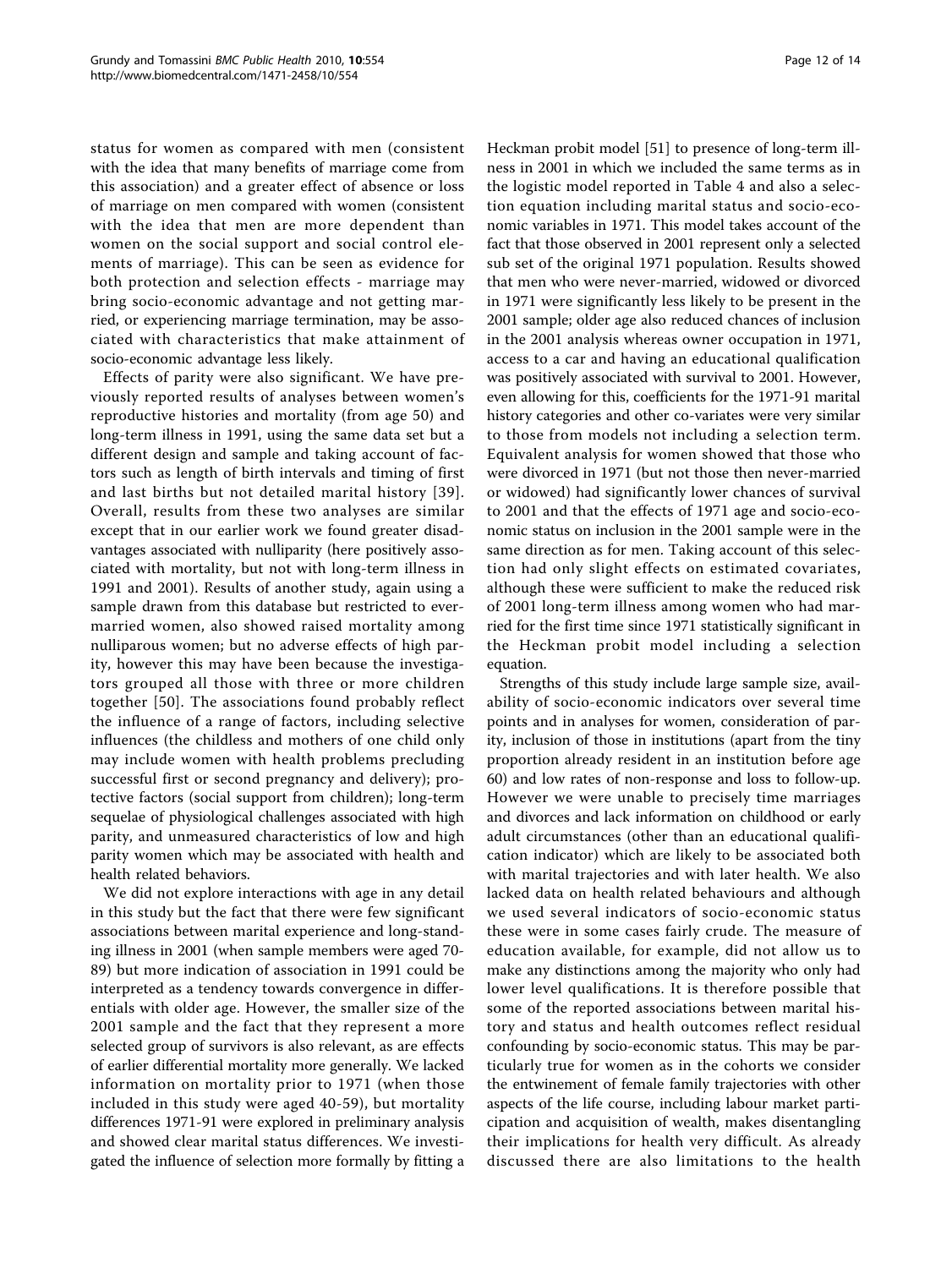<span id="page-12-0"></span>information available. We had no information on health status in 1971 or 1981 and the data available for 1991 and 2001 were drawn from a single item question. A further limitation of this study, which is relevant more generally, is that despite the large size of the study sample, numbers in subgroups of interest were in some cases very small and power to detect differences between them consequently limited.

The cohorts we studied were born between 1912 and 1931. The earliest born within this range may have had marriage and fertility plans disrupted by war; the latest born are members of the 'marriage boom' generations with high rates of nuptiality, rising but still low rates of divorce and, on average, later widowhood than preceding generations. Cohorts born more recently have shown further changes in partnership behavior with later marriage, and more fluid partnership arrangements. Analyses of the implications of marital or partnership histories for later life health may be both more feasible and more relevant for these later born cohorts. Comparative studies of populations, such as those of the US and some Nordic countries, which already include higher proportions of older people with disrupted marital histories (because of the earlier adoption of more fluid and disrupted partnership arrangements), would also be useful. Such research is important because although changes in partnership patterns would suggest that the difference between married and unmarried is becoming less distinct, some large studies suggest that marital status differentials in mortality may be increasing [6[,52\]](#page-13-0) and we need to discover to what extent the changing marital history composition of marital status groups may account for this.

#### Conclusion

Considering marital history, rather than current marital status alone, revealed higher health and mortality risks for women remarried after divorce, but not those remarried after widowhood, and also differences between men, (and women), who had remarried before age 59 and those remarried more recently. However, these groups were relatively small and in other respects additional insights gained from looking at marital history in this analysis were slight. However, for cohorts born more recently with more heterogeneous partnership patterns, this may be become more important. Effects were considerably modified by socio-economic status, particularly for women, lending support to studies which have suggested that for women health benefits of marriage may partly reflect socio-economic effects of marital status. For women, consideration of parity also influenced results suggesting that health implications of marital and fertility histories should be considered jointly.

#### Acknowledgements

The research reported here was supported by the UK Economic and Social Research Council, Grant reference Res-000-0394. We are grateful to the Office for National Statistics for access to data from the ONS Longitudinal Study and to the staff of the Centre for Longitudinal Study Information and User Support (CeLSIUS), particularly C E M Marshall, for assistance. CeLSIUS is funded by the ESRC/JISC Census Programme RES-348-25-004.

#### Authors' contributions

EG conceived of the study, participated in the design and statistical analysis and drafted the paper. CT undertook data preparation and participated in the design, statistical analysis and revisions of the draft. Both authors read and approved the final manuscript.

#### Competing interests

The authors declare that they have no competing interests.

Received: 19 February 2010 Accepted: 15 September 2010 Published: 15 September 2010

#### References

- 1. Gove WR: Sex, marital status and mortality. Am J Sociology 1973, 79:45-67.
- 2. Hu YR, Goldman N: [Mortality differentials by marital status: an](http://www.ncbi.nlm.nih.gov/pubmed/2332088?dopt=Abstract) [international comparison.](http://www.ncbi.nlm.nih.gov/pubmed/2332088?dopt=Abstract) Demography 1990, 27:233-250.
- 3. McIntyre S: [The effects of family position and status on health.](http://www.ncbi.nlm.nih.gov/pubmed/1519098?dopt=Abstract) Soc Sci Med 1992, 35:453-464
- 4. Ross CE, Mirowsky J, Goldsteen K: The impact of the family on health: The decade in review. J Marriage Fam 1990, 52:1059-78.
- 5. Murphy M, Glaser K, Grundy E: Marital status and long-term illness in Great Britain. J Marriage Fam 1997, 59:156-164.
- 6. Murphy M, Grundy E, Kalogirou S: The increase in marital status differences in mortality up to the oldest age in seven European countries, 1990-99. Popul Stud 2007, 61:287-98.
- 7. Wyke S, Ford G: [Competing explanations for associations between](http://www.ncbi.nlm.nih.gov/pubmed/1604359?dopt=Abstract) [marital status and health.](http://www.ncbi.nlm.nih.gov/pubmed/1604359?dopt=Abstract) Soc Sci Med 1992, 34:523-532.
- 8. Umberson D, Wortman CB, Kessler RC: Widowhood and depression: explaining long-term gender differences in vulnerability. JI Health Soc Behav 1992, 33:10-24.
- 9. Hahn BA: Marital status and women's health the effect of economic marital acquisitions. *J Marrigge Fam 1993*, 55:495-504.
- 10. Wilmoth J, Koso G: Does Marital History Matter? Marital Status and Wealth Outcomes among Pre-retirement Adults. J Marriage Fam 2002, 64:254-268.
- 11. Goldman N: [Marriage selection and mortality patterns: inferences and](http://www.ncbi.nlm.nih.gov/pubmed/8500636?dopt=Abstract) [fallacies.](http://www.ncbi.nlm.nih.gov/pubmed/8500636?dopt=Abstract) Demography 1993, 30:189-208.
- 12. Ebrahim S, Wannamethee GA, McCallum M, Walker Shaper AG: [Marital](http://www.ncbi.nlm.nih.gov/pubmed/7572960?dopt=Abstract) [status, change in marital status, and mortality in middle-aged British](http://www.ncbi.nlm.nih.gov/pubmed/7572960?dopt=Abstract) [men.](http://www.ncbi.nlm.nih.gov/pubmed/7572960?dopt=Abstract) Am J Epidemiol 1995, 142:834-842.
- 13. Joung IM, van de Mheen HD, Stronks K, van Poppel FW, Mackenbach JP: [A](http://www.ncbi.nlm.nih.gov/pubmed/9460823?dopt=Abstract) [longitudinal study of health selection in marital transitions.](http://www.ncbi.nlm.nih.gov/pubmed/9460823?dopt=Abstract) Soc Sci Med 1998, 46:425-435.
- 14. Kiernan K, Mueller G: Who divorces? In Changing Britain, Families and Households in the 1990s. Edited by: McRae S. Oxford: Oxford University Press; 1999:377-403.
- 15. Murray JE: [Marital protection and marital selection: evidence from a](http://www.ncbi.nlm.nih.gov/pubmed/11086576?dopt=Abstract) [historical-prospective sample of American men.](http://www.ncbi.nlm.nih.gov/pubmed/11086576?dopt=Abstract) Demography 2000, 37:511-521.
- 16. Osterman J, Sloan FA, Taylor DH: [Heavy alcohol use and marital](http://www.ncbi.nlm.nih.gov/pubmed/16139939?dopt=Abstract) [dissolution in the USA.](http://www.ncbi.nlm.nih.gov/pubmed/16139939?dopt=Abstract) Soc Sci Med 2005, 61:2304-2316.
- 17. Lund R, Holstein BE, Ostler M: [Marital history from age 15 to 40 years and](http://www.ncbi.nlm.nih.gov/pubmed/15082647?dopt=Abstract) [subsequent 10-year mortality: a longitudinal study of Danish males born](http://www.ncbi.nlm.nih.gov/pubmed/15082647?dopt=Abstract) [in 1953.](http://www.ncbi.nlm.nih.gov/pubmed/15082647?dopt=Abstract) Int J Epidemiol 2004, 33:389-397.
- 18. Eng PM, Kawachi I, Fitzmaurice G, Rimm EB: Effects of marital transitions on changes in dietary and other health behaviours in US male health professionals. J Epidemiol Community Health 2005 59:56-62.
- 19. Lee S, Cho E, Grodstein F, Kawachi I, Hu FB, Colditz G: [Effects of marital](http://www.ncbi.nlm.nih.gov/pubmed/15231759?dopt=Abstract) [transitions on changes in dietary and other health behaviours in US](http://www.ncbi.nlm.nih.gov/pubmed/15231759?dopt=Abstract) [women.](http://www.ncbi.nlm.nih.gov/pubmed/15231759?dopt=Abstract) Int J Epidemiol 2005, 34:69-78.
- 20. Williams K, Umberson D: [Marital status, marital transitions, and health:a](http://www.ncbi.nlm.nih.gov/pubmed/15179909?dopt=Abstract) [gendered life course perspective.](http://www.ncbi.nlm.nih.gov/pubmed/15179909?dopt=Abstract) J Health Soc Behav 2004, 45:81-98, 2004.